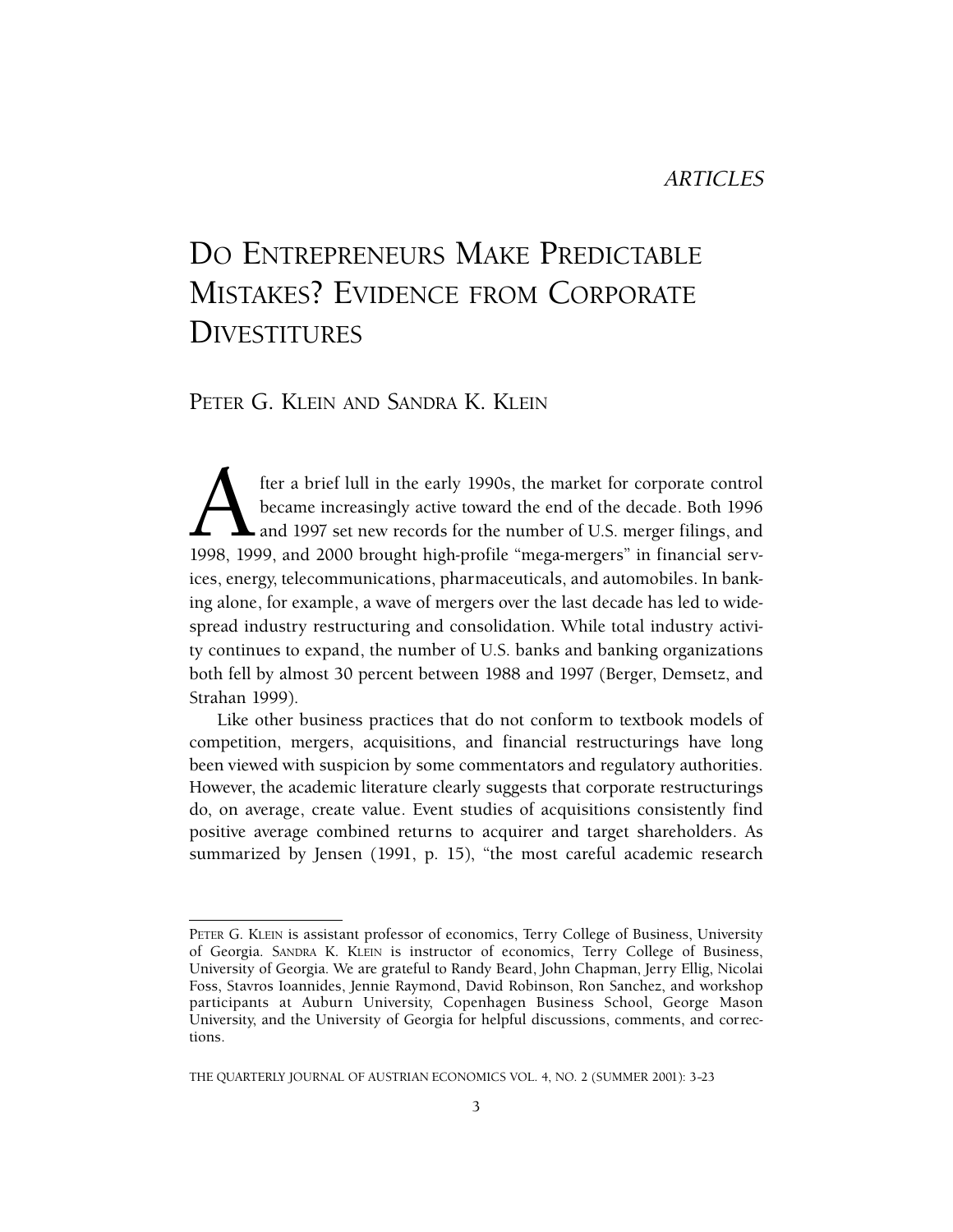strongly suggests that takeovers—along with leveraged restructurings prompted by the threat of takeover—have generated large gains for shareholders and for the economy as a whole." These gains, historically about 8 percent of the combined value of the merging companies, "represent gains to economic efficiency, not redistribution between various parties" (Jensen 1988, p. 23).1

At the same time, however, several studies have found a sharp divergence between market participants' pre-merger expectations about the post-merger performance of merging firms and the firms' actual performance rates. Ravenscraft and Scherer's (1987) large-scale study of manufacturing firms, for example, found that while the share prices of merging firms did on average rise with the announcement of the proposed restructuring, post-merger profit rates were unimpressive. Indeed, they find that nearly one-third of all acquisitions during the 1960s and 1970s were eventually divested. Ravenscraft and Scherer conclude that acquisitions, particularly diversifying acquisitions, typically promote managerial "empire building" rather than efficiency. While acknowledging that product and capital markets eventually discipline poorly performing firms, forcing divestitures and other restructurings, Ravenscraft and Scherer (p. 217) argue for tighter government restrictions on mergers, particularly diversifying acquisitions and acquisitions financed by stock: "When the roads are strewn with wrecks, government officials cannot rest content because the tow trucks, ambulances, and hearses are doing a good job removing the remnants and clearing the right-of-way."2

Implicit in this criticism is the idea that divestitures of previously acquired assets expose past errors, and that these errors should have been foreseen (and perhaps prevented, if regulators had been sufficiently empowered). Certain types of acquisitions, it is claimed, are more likely to be later divested, so managers should generally avoid them. If such acquisitions occur, this is then cited as evidence for widespread agency problems. In this sense, the takeover wave of the 1980s is typically understood as an "undoing" of the earlier, conglomerate merger wave of the 1960s and early 1970s. According to conventional wisdom, the 1980s was a period of respecialization or "refocus," showing the failures of unrelated diversification. The three decades from 1960 to 1990 thus represent a "round trip of the American corporation" (Shleifer and Vishny 1991, p. 54).

<sup>1</sup>On the gains from mergers, acquisitions, and other restructurings, see also the surveys by Jensen and Ruback (1983), Jarrell, Brickley, and Netter (1988), Roll (1988), Romano (1992), and Andrade, Mitchell, and Stafford (2001).

<sup>2</sup>Jensen (1986, 1993) argues similarly that diversifying acquisitions resulted from widespread agency problems in corporations, though he does not recommend any regulatory response: "The legal/political/regulatory system is far too blunt an instrument to handle the problems of wasteful managerial behavior effectively" (1993, p. 850). Instead, he advocates alternative forms of organization such as leveraged buyout associations and venture capital funds (see especially Jensen 1989).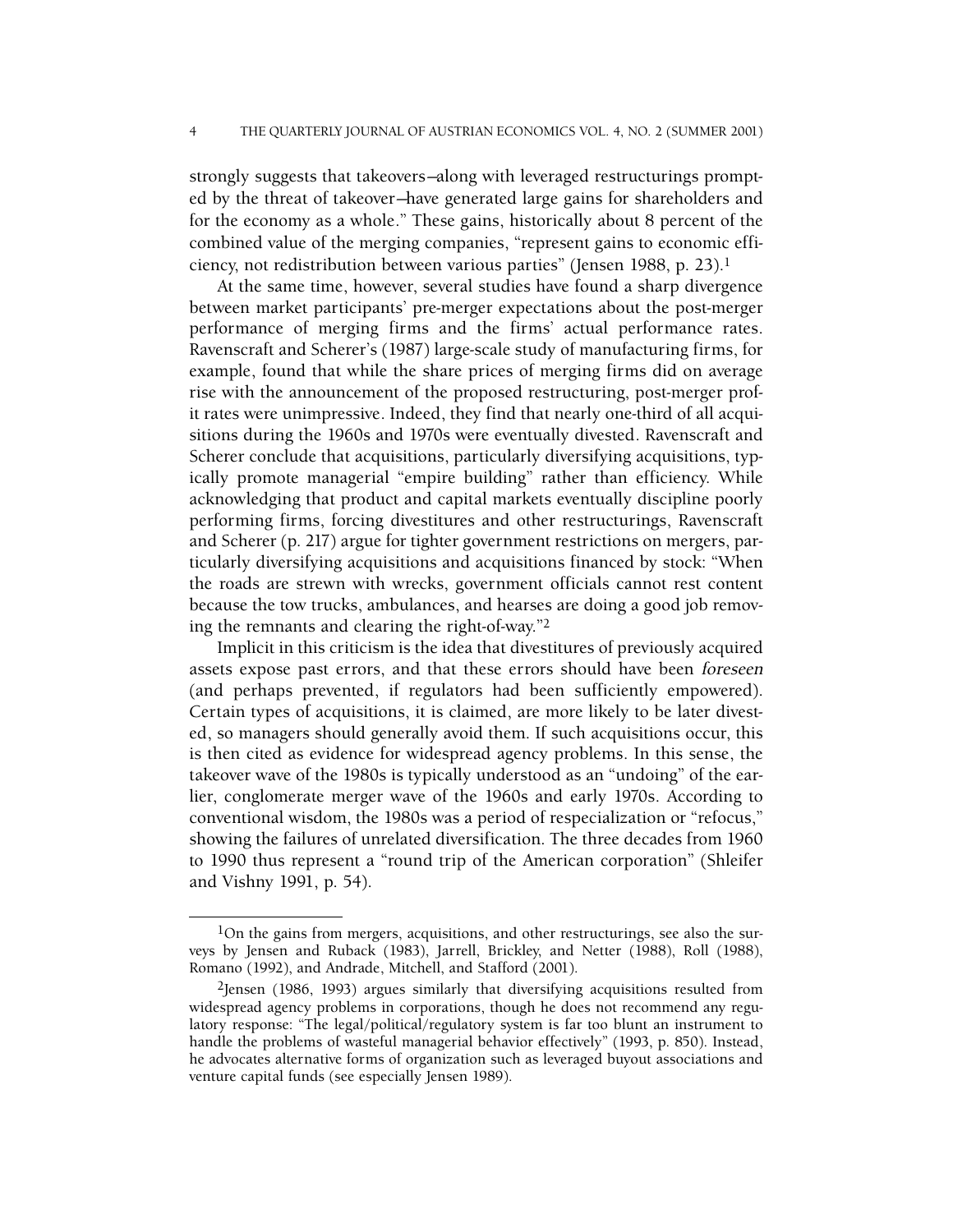This view is based partly on evidence from studies of the conglomerate period by Rumelt (1974, 1982), Ravenscraft and Scherer (1987, 1991), Porter (1987), Kaplan and Weisbach (1992), and others who find no evidence that unrelated diversification brought long-term benefits to the firms that diversified.3 Combined with evidence of negative stock-market returns to diversification during the 1980s (Bhagat, Shleifer, and Vishny 1990; Lang and Stulz 1994; Berger and Ofek 1995; Comment and Jarrell 1995), many observers conclude that unrelated diversification is per se inefficient, and that the conglomerate era is best understood as an agency phenomenon.

The conventional wisdom on conglomerate sell-offs can be challenged on at least four grounds. First, divestitures of previously acquired assets do not necessarily show that the original acquisitions were failures. Weston (1989) argues that divestitures occur for a variety of reasons, such as changes in corporate strategies and antitrust rules, and not necessarily poor performance. Kaplan and Weisbach (1992) studied 217 large acquisitions completed between 1971 and 1982 and found that while 43.9 percent had been divested by 1989, only about a third of those divestitures were responses to poor post-merger performance.4 Thus the mere fact that many acquisitions are later divested does not prove widespread managerial misconduct.

Second, the market for corporate control is already highly regulated, and it is difficult to draw from current and recent experience strong conclusions about how unhampered capital markets would work. For example, Ravenscraft and Scherer (1987, 1991), Porter (1987), and other critics propose particular sequences of inefficient and efficient restructurings: diversifying, empire-building acquisitions in the 1960s and early 1970s, then efficient divestitures in the 1980s. But why did entrepreneurs make systematic mistakes during the conglomerate period, but not later? Can changes in the legal, political, and regulatory environments account for clusters of errors during specific periods?

Third, even if divestitures are seen as revealing prior mistakes, the failure of a particular acquisition does not necessarily indicate a failure of the underlying acquisition strategy. Certain kinds of acquisitions—for example, acquisitions of firms in knowledge-intensive, high-technology industries—may be

 $3$ Servaes (1996) also finds that conglomerate firms in the 1960s were valued at a discount relative to specialized firms. However, Matsusaka (1993) and Hubbard and Palia (1999) show that market participants rewarded conglomerate acquisitions during this period, and Klein (2001) offers valuation evidence consistent with the event-study results.

<sup>4</sup>Other empirical studies of asset sales and restructurings include Hite, Owens, and Rogers (1987); Lang, Poulsen, and Stulz (1994); John and Ofek (1995); and Schlingemann, Stulz, and Walkling (2000). These papers look at divestitures more generally, and not only at divestitures of previously acquired assets.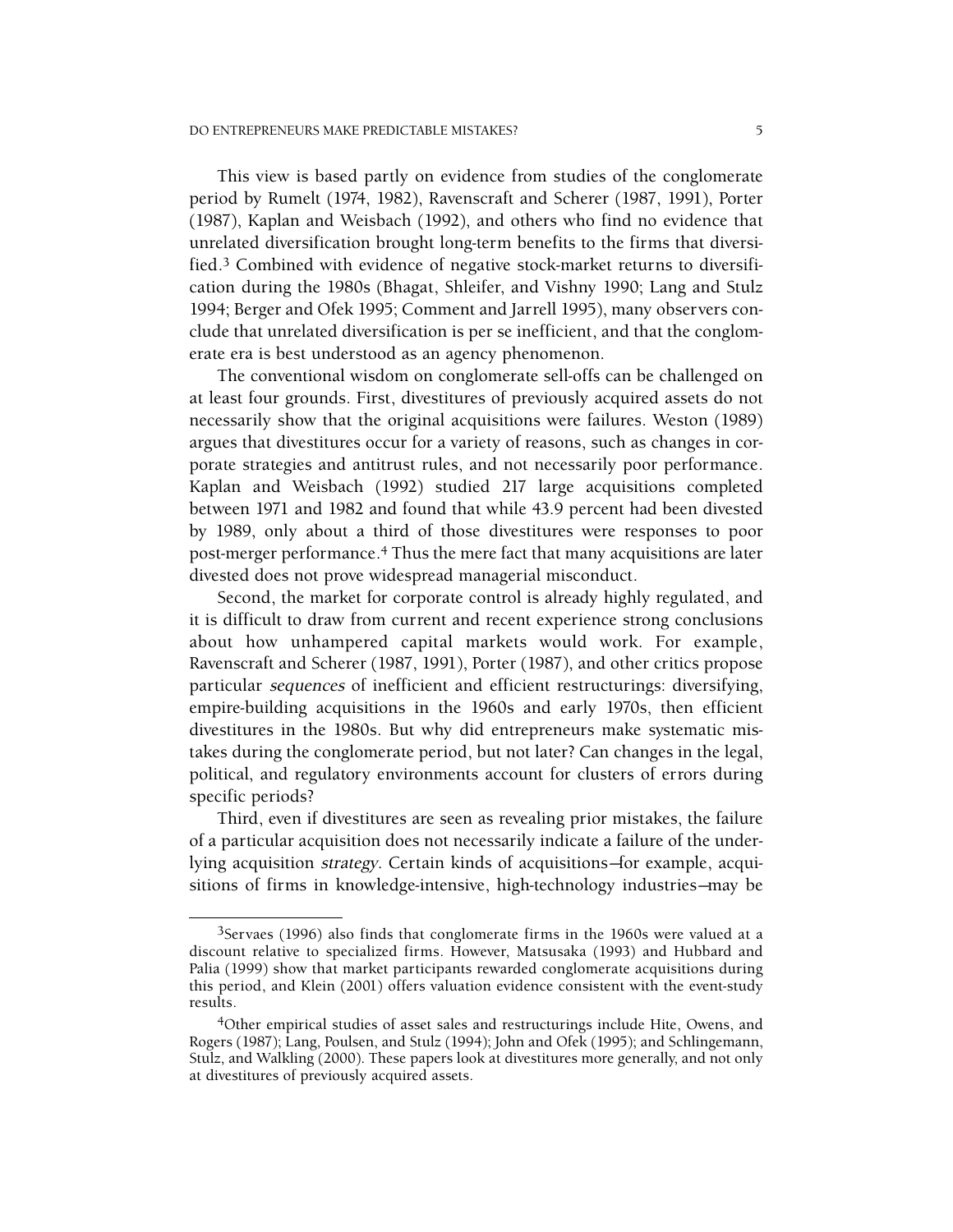inherently riskier than others. If the returns from a successful integration of the target's activities with the firm's existing activities are sufficiently high, then the acquisition has positive expected value, even if it is more likely to fail than a safer acquisition. Matsusaka (2001) offers this kind of interpretation of corporate diversification. Diversifying acquisitions represent experiments, as firms try various combinations of businesses, seeking those that match their capabilities (in the sense of Penrose 1959; Nelson and Winter 1982; and Wernerfelt 1984). After learning their capabilities, firms divest acquisitions that turn out to be poor matches. In this sense, divestitures reflect successful experiments—the acquirer has learned that the target's industry is not a good match for its capabilities. Such "match-seeking" firms will actively acquire and divest over time.5

This article elaborates a fourth, "Austrian" interpretation of corporate divestitures, one that builds on the three just mentioned. Austrian writers view market competition as a dynamic, rivalrous process that unfolds gradually through time—a "discovery procedure," in Hayek's (1978) famous phrase. The future holds genuine surprises, not merely a closed set of events whose probabilities are unknown. From this perspective, the long-term success of an acquisition, like any entrepreneurial action, cannot be "predicted." Entrepreneurs rely on judgment, or what Mises (1966) calls understanding. Understanding is intuitive, subjective, and qualitative, and thus inherently imperfect. For this reason, divestitures of underperforming subunits may be seen as efficient responses to unforeseen changes in industry and regulatory conditions, or more generally, to poor judgments by profit-seeking entrepreneurs. Ex post viability is not a good indicator of ex ante efficiency.

We begin with the theory of entrepreneurship proposed by Mises (1966), posing it as a challenge to the agency view of divestitures. We then present empirical evidence that the long-term performance of corporate acquisitions cannot, in general, be predicted by measures of agency conflicts. Instead, divestitures of previously acquired assets are more likely when firms are experimenting, learning, and otherwise trying to deal with uncertainty about

Mosakowski (1997) also offers an experimentation theory of diversification (without looking at subsequent divestitures).

<sup>5</sup>Sanchez, Heene, and Thomas suggest that the same is true for networks and alliances.

In a dynamic market context, longevity of interfirm alliances is not necessarily an indicator of successful collaboration. A succession of short-term alliances by a firm, for example, may suggest that the firm has a superior ability to learn from its partners, or that it may have superior ability to quickly reconfigure its chain of firm-addressable resources in response to changing competitive and market conditions. (1966, p. 28)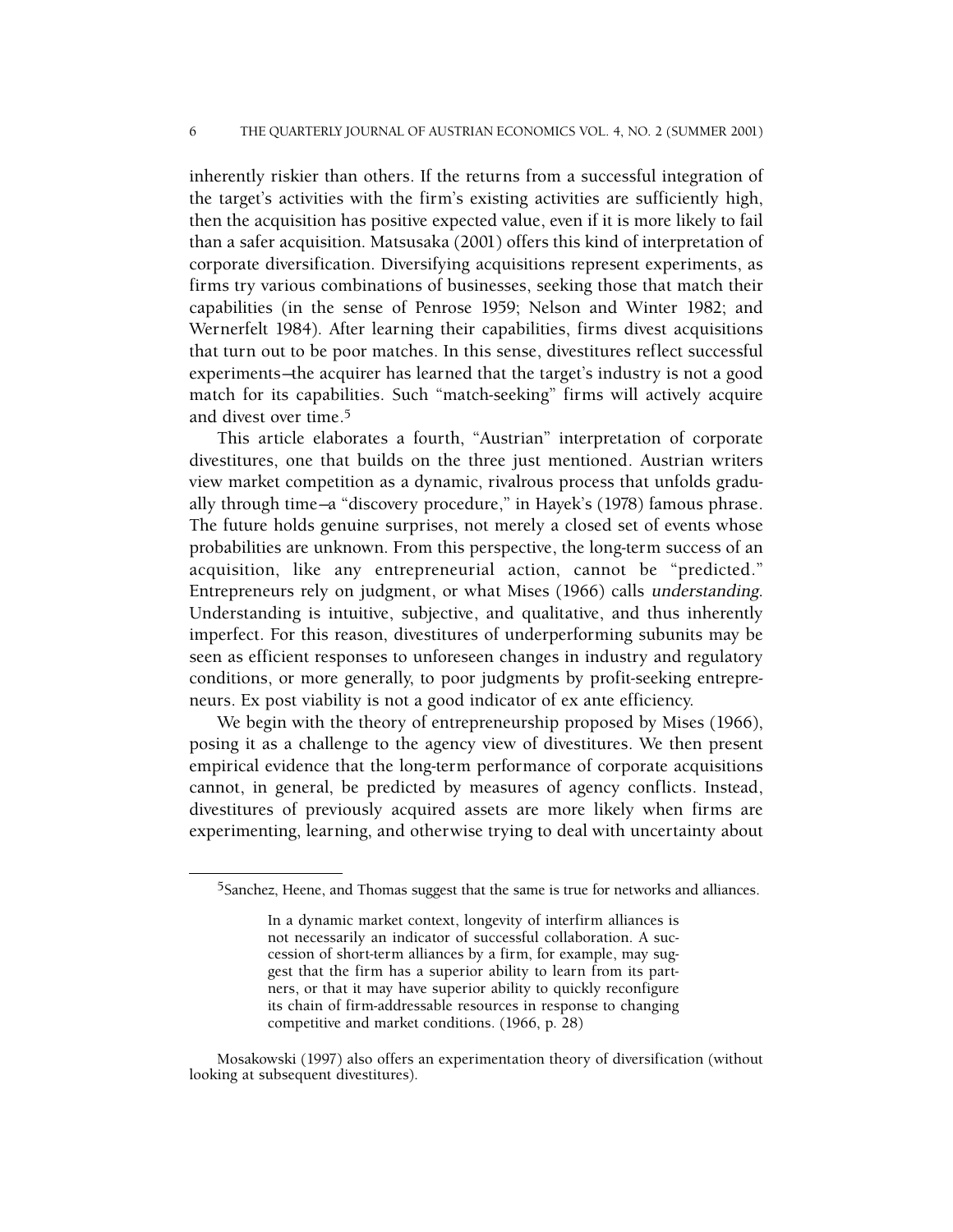future conditions. We also show that mistaken acquisitions are more likely under certain circumstances, namely during periods of intense, industry-specific regulatory activity. Our own research on restructuring (Klein and Klein 2001) shows that significantly higher rates of divestiture follow mergers that occur in a cluster of mergers in the same industry. As argued by Mitchell and Mulherin (1996), Andrade and Stafford (1999), and Andrade, Mitchell, and Stafford (2001), mergers frequently occur in industry clusters, suggesting that mergers are driven in part by industry-specific factors, such as regulatory shocks. When an industry is regulated, deregulated, or re-regulated, economic calculation becomes more difficult, and entrepreneurial activity is hampered. It should not be surprising that poor long-term performance is more likely under those conditions.

This last result is consistent with the view, expressed repeatedly in the Austrian literature, that entrepreneurial error is associated with government intervention in the marketplace-in particular, with government ownership of property and interference with the price system. Mises (1990) famously showed that economic calculation is not possible without private property in all markets, especially markets for factors of production. The Austrian business-cycle literature (Mises 1934; Hayek 1935; Garrison 2001) suggests that entrepreneurial errors are more likely under governmentsponsored credit expansion. This article makes a related argument: Entrepreneurial decisions to make acquisitions that will later be regretted, and divested, are more likely in the wake of government intervention in particular industries.

The remainder of the article is organized as follows. The first section reviews the Austrian literature on entrepreneurship, uncertainty, and economic calculation, suggesting that the ex post success of entrepreneurial actions cannot be forecasted based on generally available information. The second section introduces recent theory and evidence on the reasons for mergers and divestitures, contrasting two opposing views of sell-offs: empire-building and experimentation. The third section reviews some empirical evidence on the pre-merger causes of divestiture, challenging the generally accepted, empire-building explanation. The final section concludes.

# ENTREPRENEURSHIP, PROFIT, AND LOSS

Entrepreneurship, as Mises (1966) conceives it, is the act of bearing uncertainty. Production takes time, so entrepreneurs must purchase factors of production in the present (paying today's prices, which are known), in anticipation of revenues from the future sale of the product (at tomorrow's prices, which are uncertain). Entrepreneurial profit or loss is the difference between these revenues and the initial outlays, less the general rate of interest. As such,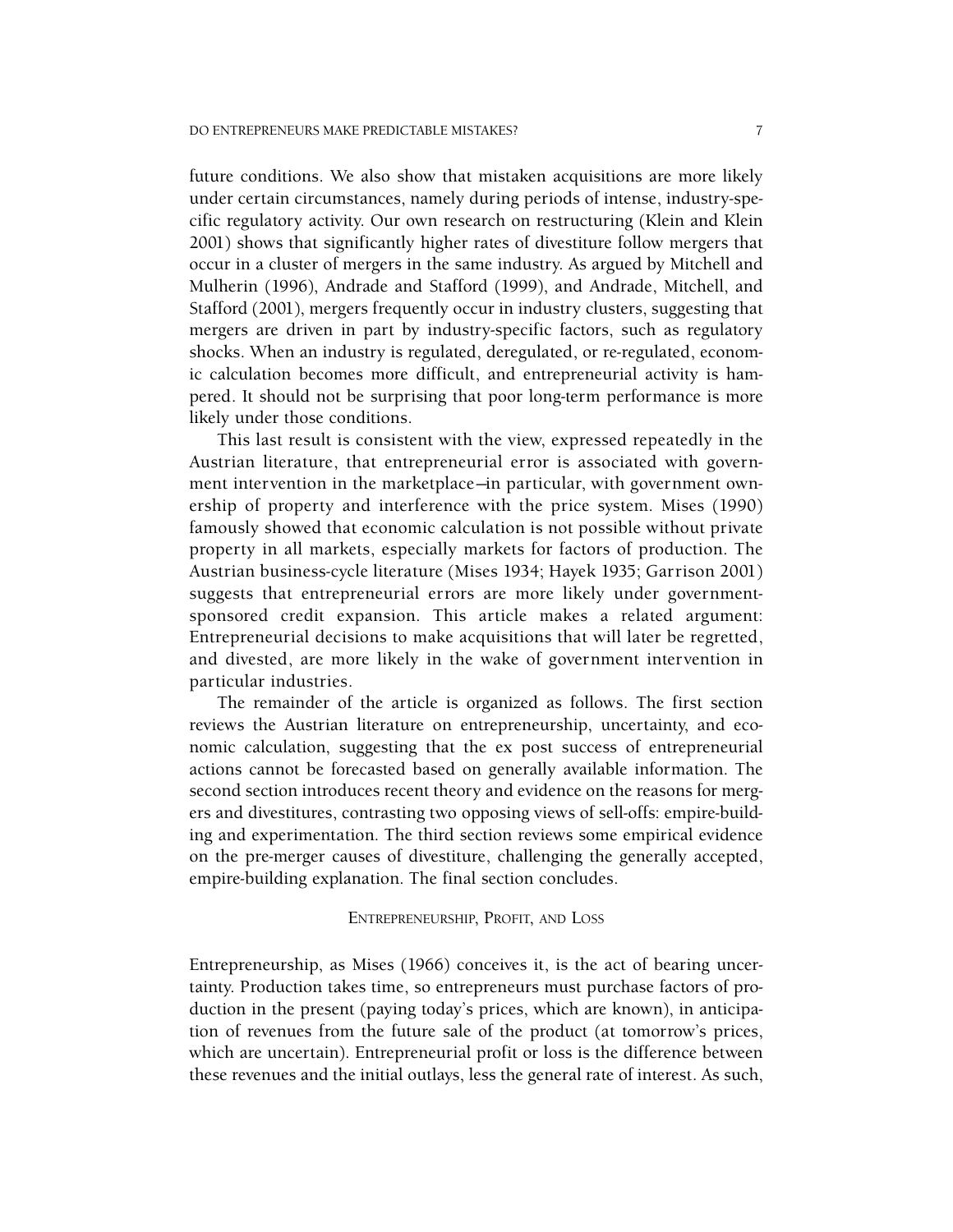profit is the reward for successfully bearing uncertainty. Successful entrepreneurs, or "promoters" in Mises's terminology, are those who make accurate forecasts of future prices and receive returns greater than their outlays. Those whose forecasts are less accurate earn losses. Promoters who consistently make poor forecasts quickly find themselves unable to secure any further resources for investment and eventually exit the market.

This entrepreneur–promoter is absent from textbook models of competitive general equilibrium in which uncertainty is defined away, replaced by probabilistic risk. In these models it is possible to anticipate which actions, on average, would be profitable. In a world of "true" (structural, rather than parametric) uncertainty, however, profit opportunities do not exist "out there," waiting to be realized by anyone willing to take a specified action. Instead, profit opportunities are created through entrepreneurial action. As emphasized in one strand of modern Austrian literature, entrepreneurial skill is not simply luck or "alertness," the ability to recognize profit opportunities that appear, ex nihilo, to the discoverer. Rather, entrepreneurship is judgment: "Alertness is the mental quality of being on the lookout for something new; judgment is the mental process of assigning relevance to those things we already know" (High 1982, p. 167). In this context,

promoter–entrepreneurs are those who seek to profit by actively promoting adjustment to change. They are not content to passively adjust their . . . activities to readily foreseeable changes or changes that have already occurred in their circumstances; rather, they regard change itself as an opportunity to meliorate their own conditions and aggressively attempt to anticipate and exploit it. (Salerno 1993, p. 123; see also Hülsmann 1997)

All entrepreneurs, particularly those who operate in financial markets, use economic calculation as their primary decision-making tool.6 By economic calculation, Mises means simply the use of present prices and anticipated future prices to compare present costs with expected future benefits. In this way the entrepreneur decides what goods and services should be produced, and what methods of production should be used to produce them.

The business of the entrepreneur is not merely to experiment with new technological methods, but to select from the multitude of technologically feasible methods those which are best fit to supply the public in the cheapest way with the things they are asking for most urgently. (Mises 1980, p. 110)

To make this selection, the entrepreneur must weigh the costs and expected benefits of various courses of action, and for this he needs the cardinal numbers

<sup>6</sup>Klein (1999) argues that financial-market entrepreneurship is a particularly important form of entrepreneurial activity, though it has received little attention in the Austrian literature.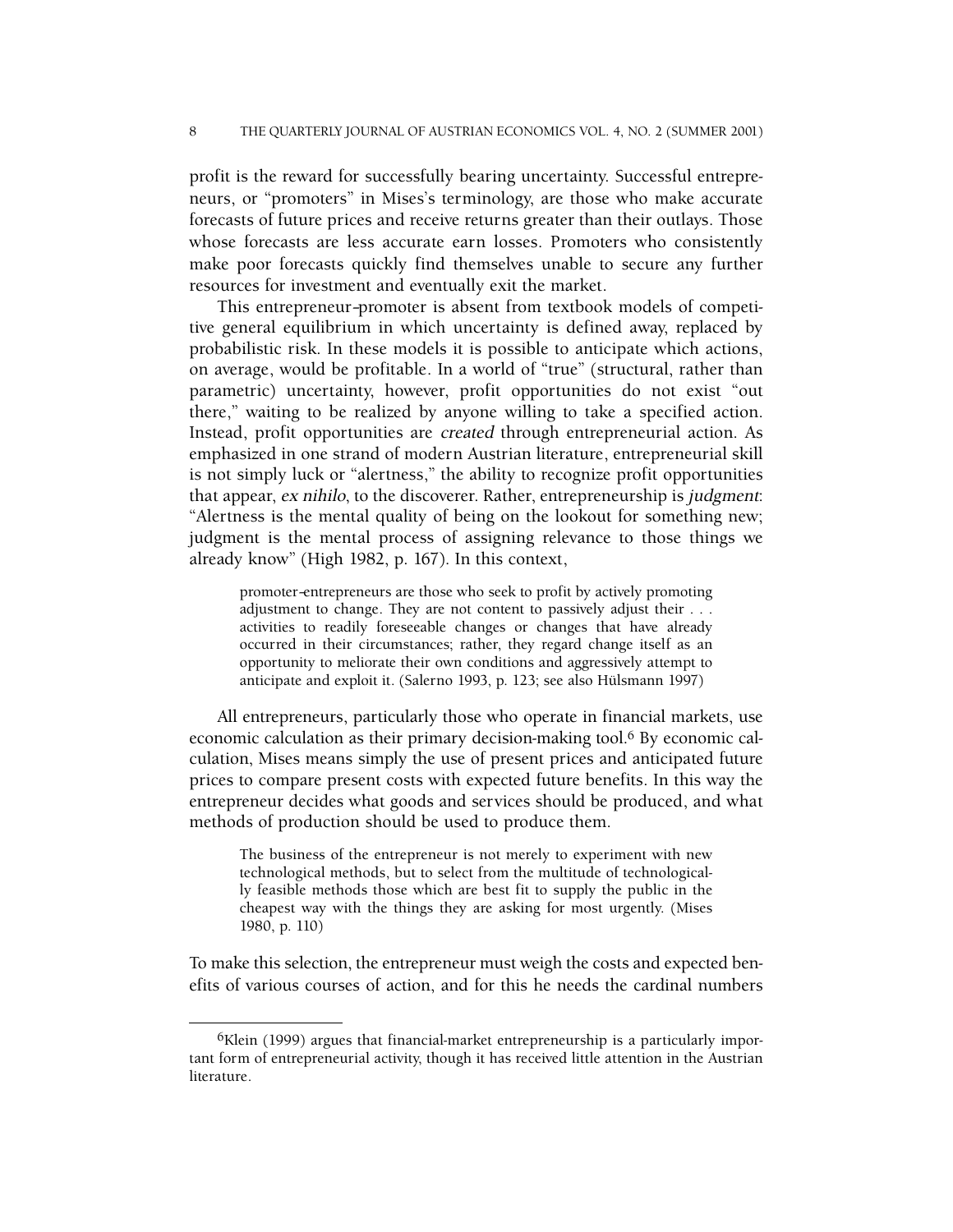provided by money prices. Monetary calculation, then, requires private property and market prices (Mises 1966, p. 229).

Mises's famous 1920 essay on economic calculation under socialism is not so much about socialism per se; it is an argument about the role of prices for capital goods (Rothbard 1993, pp. 547–78; Klein 1996). Entrepreneurs make decisions about resource allocation based on their expectations about future prices and the information contained in present prices. To make profits, they need information about all prices, not only the prices of consumer goods but the prices of factors of production. Without markets for capital goods, these goods can have no prices, and therefore entrepreneurs cannot make judgments about the relative scarcities of these factors. In short, resources cannot be allocated efficiently. In any environment, then—socialist or not—where a factor of production has no market price, a potential user of that factor will be unable to make rational decisions about its use. Stated this way, Mises's claim is simply that efficient resource allocation in a market economy requires wellfunctioning asset markets.

Despite Mises's explicit focus on entrepreneurship, much of modern production theory—indeed, the entire neoclassical theory of the firm—focuses not on entrepreneurs, but managers. The traditional theory of profit maximization is nearly always told from the perspective of the manager, the agent who operates the plant, not that of the owner, who supplies the capital to fund the plant. Yet owners control how much authority to delegate to operational managers, so capitalists are, in an important sense, the ultimate decision makers. To understand the firm, then, we must focus on the actions and plans of the suppliers of financial capital, the capitalist–entrepreneurs.

It is true, of course, that when capitalist–entrepreneurs supply resources to firms, they usually delegate to managers the day-to-day responsibility for use of those resources. The resulting possibility for managerial discretion is of course the focal problem of the modern literature on corporate finance and the theory of the firm. The literature on corporate governance identifies a variety of mechanisms by which shareholders can limit this discretion. Internally, owners may establish a board of directors to oversee the actions of managers. They can use performance-based compensation to motivate managers to act in the owners' interests. They can adopt a particular organizational form, such as the "M-form" structure, in which managerial discretion is more easily kept in check (Williamson 1975). Finally, they can rely on competition within the market for managers to limit the discretionary behavior of top-level management (Fama 1980).

Even more important are external forces that help align managers' interests with those of shareholders.7 Competition in the product market, for

<sup>7</sup>Jensen (1993) argues that internal control mechanisms are generally weak and ineffective, while external control mechanisms—where allowed to function—are typically superior.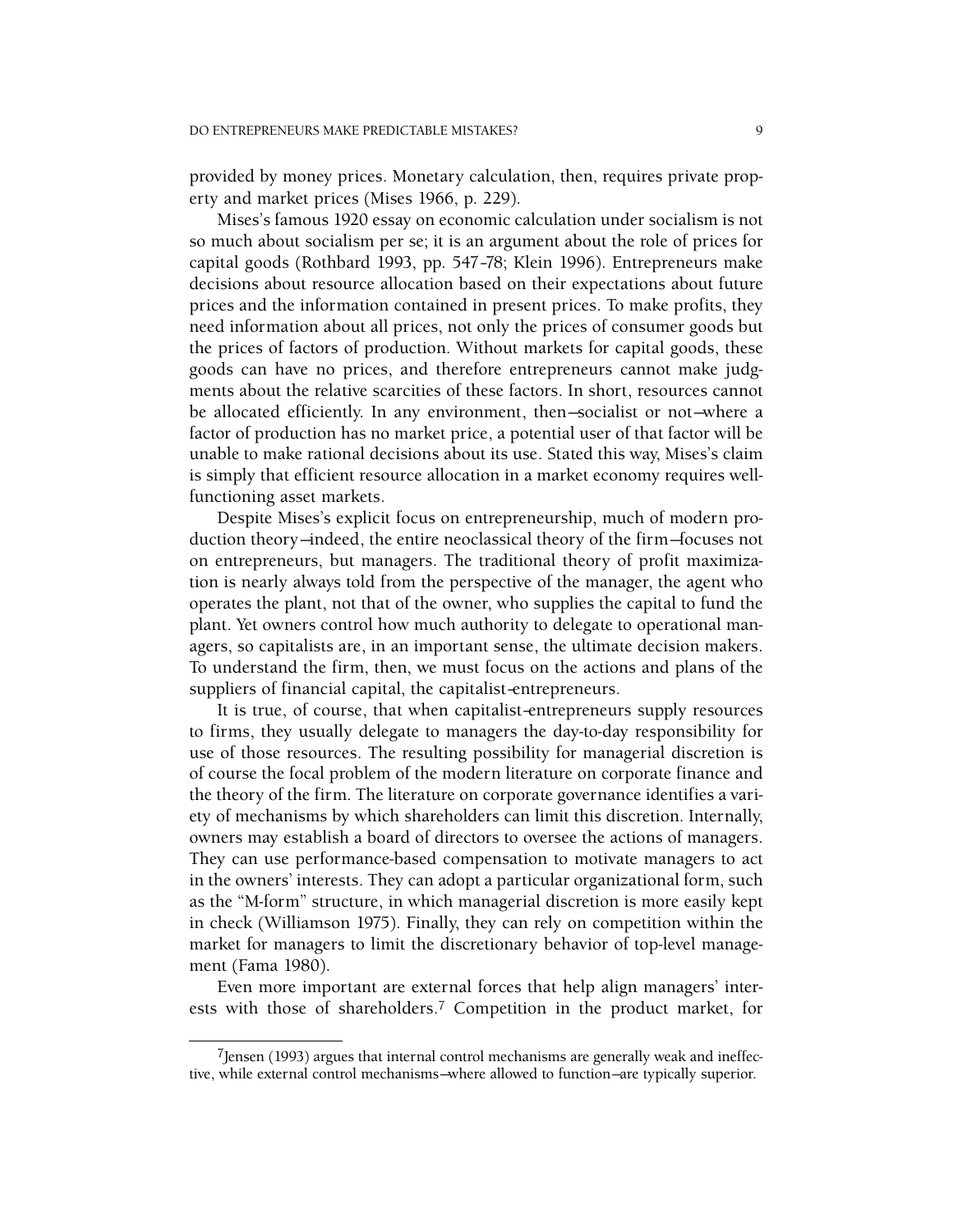example, assures that firms whose managers engage in too much discretionary behavior will fail, costing the managers their jobs. In countries where universal banking is permitted, large equity holders such as banks can exercise considerable influence over managerial behavior. The external governance mechanism that has received the most attention, of course, is the market for ownership itself, the market for corporate control. Anticipating Manne (1965), Mises (1966) makes the general point that financial markets play a vital disciplinary role:

[T]he changes in the prices of common and preferred stock and of corporate bonds are the means applied by the capitalists for the supreme control of the flow of capital. The price structure as determined by the speculations on the capital and money markets and on the big commodity exchanges not only decides how much capital is available for the conduct of each corporation's business; it creates a state of affairs to which the managers must adjust their operations in detail. (p. 303)

The market for corporate control thus places strict limits on the ability of managers to pursue their own goals rather than those of the capitalist–entrepreneurs.

The Austrian view of the entrepreneurial market process sheds light on the debate over the effectiveness of the takeover mechanism in providing managerial discipline. A common concern is the belief that financial markets produce too few disciplinary takeovers, due to a free-rider problem associated with tender offers (Scharfstein 1988). Critics point out that if the difference between the current (undervalued) price of the firm and its aftertakeover market value is common knowledge, then the target firm's shareholders will refuse to tender their shares until the current price is bid up, appropriating a share of the returns to the acquiring firm. These critics conclude that regulation, not the takeover market, should be used to discipline managers.

The flaw in this argument is that it assumes perfect knowledge by investors. The typical shareholder will not usually have the same information as incumbent managers, outside "raiders," and other specialists. It is not in the small shareholder's interest to learn these details; that is why he delegates such responsibilities to the managers in the first place. As Hayek (1945) described it, there is a "division of knowledge" in society. The raider who discovers a difference between a firm's current market value and its potential value under new management has an opportunity for an entrepreneurial profit (less the transaction costs of takeover). Because shareholders have delegated these responsibilities, they will not usually earn a share of this profit. Moreover, the post-takeover market value of the firm is uncertain; the raider's profit, if he is successful, is the reward for bearing this uncertainty. In this sense the takeover artist is a Misesian capitalist–entrepreneur. Successful takeover specialists earn pure entrepreneurial profit; the rest suffer entrepreneurial loss. Raiders thus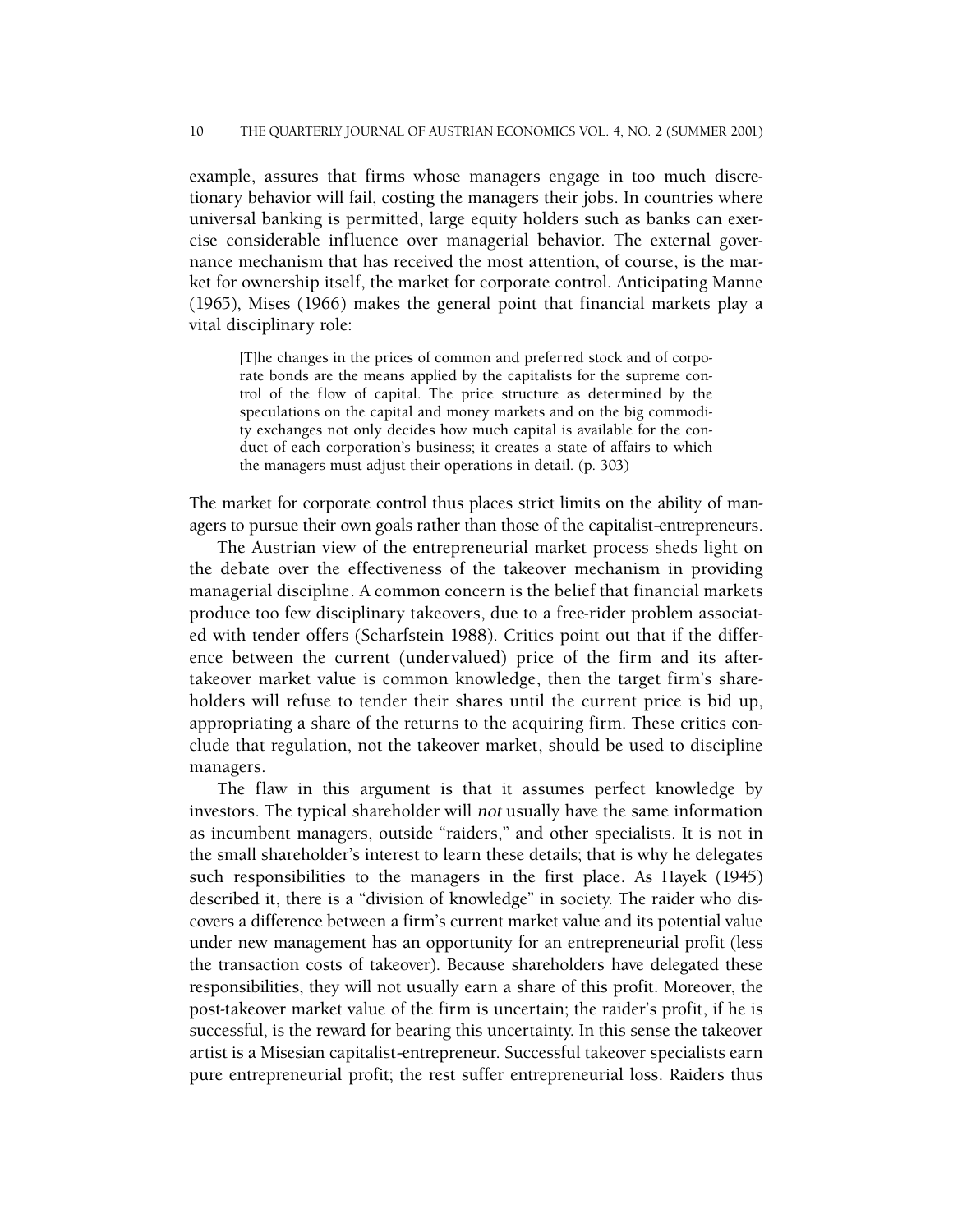have powerful incentives to undertake disciplinary restructurings, and this places strict limits on managerial discretion.

We should therefore be cautious in attributing the eventual divestiture of many acquisitions, particularly during the 1960s and 1970s, to managerial motives. Moreover, the claim that the acquisitive conglomerates of the 1960s and 1970s were inefficient is inconsistent with recent evidence that during those years, diversifying acquisitions—particularly those that created internal capital markets—tended to increase the market values of the acquiring firms (Matsusaka 1993; Hubbard and Palia 1999; Klein 2001). In light of this evidence, "[t]he simple view that the 1980s 'bust-ups' were a corrective to past managerial excesses is untenable" (Matsusaka 1993, p. 376). In short, both theory and empirical evidence cast doubt on the conventional wisdom that corporate managers made systematic, predictable mistakes by acquiring (often unrelated) subunits during the 1960s and 1970s, and that financial-market participants made systematic mistakes by approving these acquisitions.

# MERGERS, SELL-OFFS, AND EFFICIENCY: THEORY AND EVIDENCE

Why, in general, do firms expand and diversify through merger? Why do they sometimes retreat and "refocus" through divestiture? The theory of merger is a subset of the theory of the optimal size and shape of the firm, a relatively undeveloped area in the Austrian literature. Klein (1996) argues for a modified Coasian, or contractual, view of firm boundaries, in which the limits to organization are given by the need to perform economic calculation using prices generated in external markets. Other writers see the Austrian approach as more congenial to the resource-based theory of the firm, defining firms' capabilities in terms of Hayekian tacit knowledge (Langlois 1992, 1994; Minkler 1993). In either case, we can think of merger or takeover as a response to a valuation discrepancy: Acquisition occurs when the value of an existing firm's assets is greater to an outside party than to its current owners. Put differently, merger can be a response to economies of scope, in that the value of the merging firms' assets combined exceeds their joint values separately.8 As

<sup>8</sup>Two popular explanations for multiproduct economies of scope center on internal capital markets and strategic resources. According to the internal-capital-markets hypothesis, as expressed by Alchian (1969); Williamson (1975); Gertner, Scharfstein, and Stein (1994); and Stein (1997), internal capital markets have advantages where access to external funds is limited. The central office of the diversified firm can use informational advantages, residual control rights, and its ability to intervene selectively in divisional affairs to allocate resources within the firm better than the external capital markets would do if the divisions were stand-alone firms. In the resource-based view, the firm is regarded as a stock of knowledge, establishing a range of competence that may extend across multiple product lines. Excess profits or supranormal returns are seen as rents accruing to unique factors of production (Montgomery and Wernerfelt 1988) and firms diversify because they have excess capacity in these unique factors.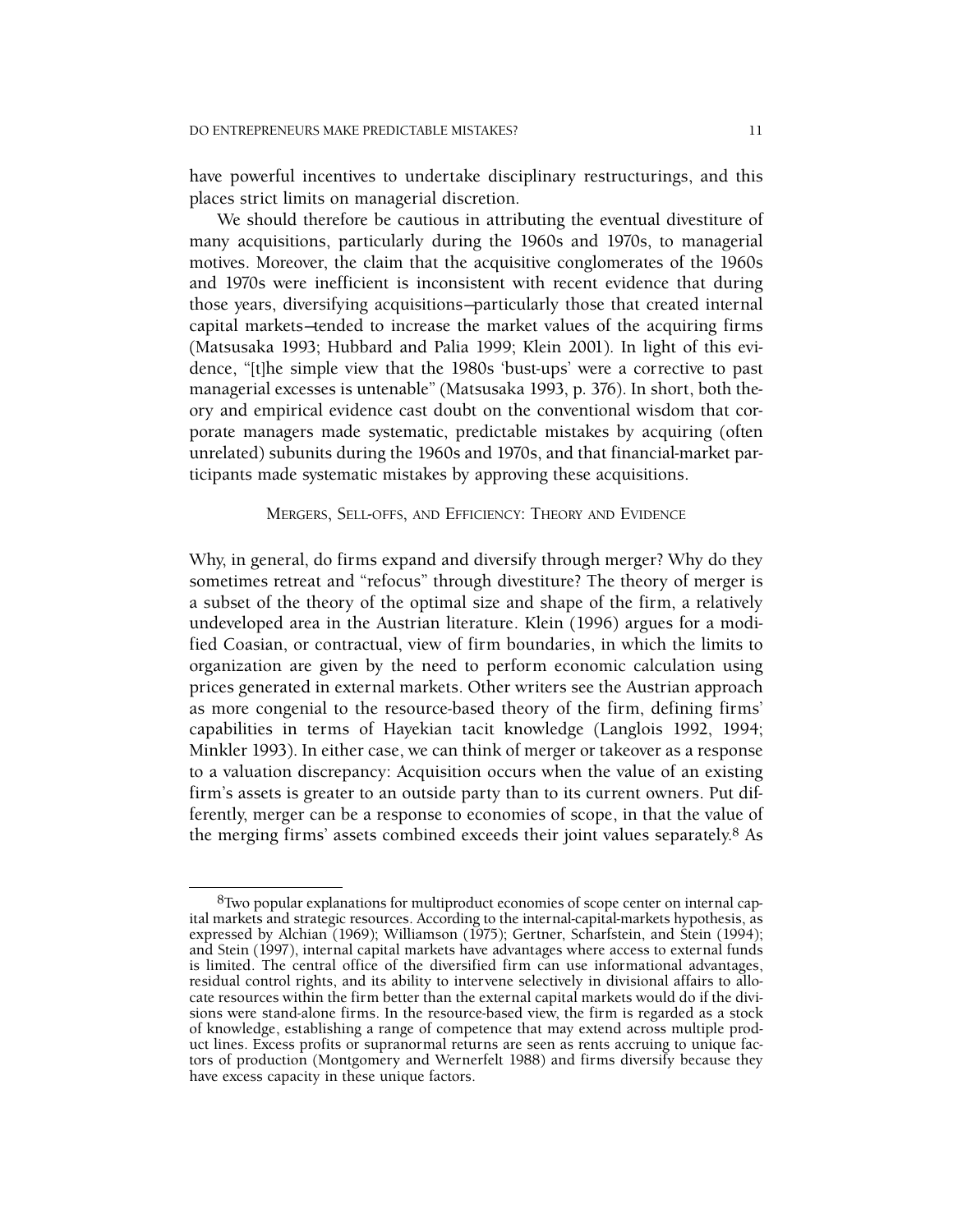with any voluntary exchange, the transaction is (ex ante) advantageous to both parties, and should thus be welfare-enhancing.

New combinations of corporate assets can generate efficiencies by replacing poorly performing managers ( Jensen and Ruback 1983; Mitchell and Lehn 1990), creating operating synergies (Weston, Chung, and Hoag 1990, pp. 194–95), or establishing internal capital markets (Alchian 1969; Williamson 1975; Gertner, Scharfstein, and Stein 1994; Stein 1997). In particular, considerable evidence suggests that the market for corporate control disciplines incumbent management. For example, Morck, Shleifer, and Vishny (1988) found that firms with lower Tobin's q-ratios are more likely to be targets of takeovers. Tobin's q measures the ratio of the firm's market value to the replacement cost (or book value) of its assets. Because firms with low marketto-book ratios have low expected cash flows relative to the amount of invested capital, the market-to-book ratio can be interpreted as a measure of the firm's investment opportunities (Smith and Watts 1992; Gaver and Gaver 1993), or as a measure of managerial inefficiency or agency conflict within the firm (Lang, Stulz, and Walkling 1991). Low-q firms are the most likely takeover targets.

Given the benefits of takeovers, why are many mergers later "reversed" in a divestiture or spin-off? Here we distinguish between two basic views. The first, which may be termed empire-building, holds that entrenched managers make acquisitions, often paying with the acquiring firm's (inflated) stock, primarily to increase their own power, prestige or control. These acquisitions produce negligible efficiency gains, and are thus more likely to be divested ex post. Most important, because the acquiring firm's motives are suspect, such acquisitions are ex ante inefficient; neutral observers can predict, based on pre-merger characteristics, that these mergers are unlikely to be viable over time. By permitting these acquisitions, capital-market participants are also guilty of systematic error. Admittedly, in the empire-building view, markets did eventually correct these mistakes with the restructurings of the 1980s.<sup>9</sup> Still, farsighted regulators could have reduced social costs by limiting such acquisitions in the first place.

A second view, which we term entrepreneurial market process, acknowledges that unprofitable acquisitions may be mistakes ex post, but argues that

<sup>&</sup>lt;sup>9</sup>This raises the question of why, if managers were sufficiently entrenched to make inefficient acquisitions in the first place, would they not remain sufficiently entrenched to hold on to poorly performing targets, rather than divest them and risk revealing their underlying objectives? Boot (1992, p. 1402) argues that an entrenched manager will not divest because the external market will take divestiture as an admission of failure and a bad signal of his ability. The argument that divestitures indicate agency problems thus assumes a change in corporate control between the original acquisitions and the later divestitures.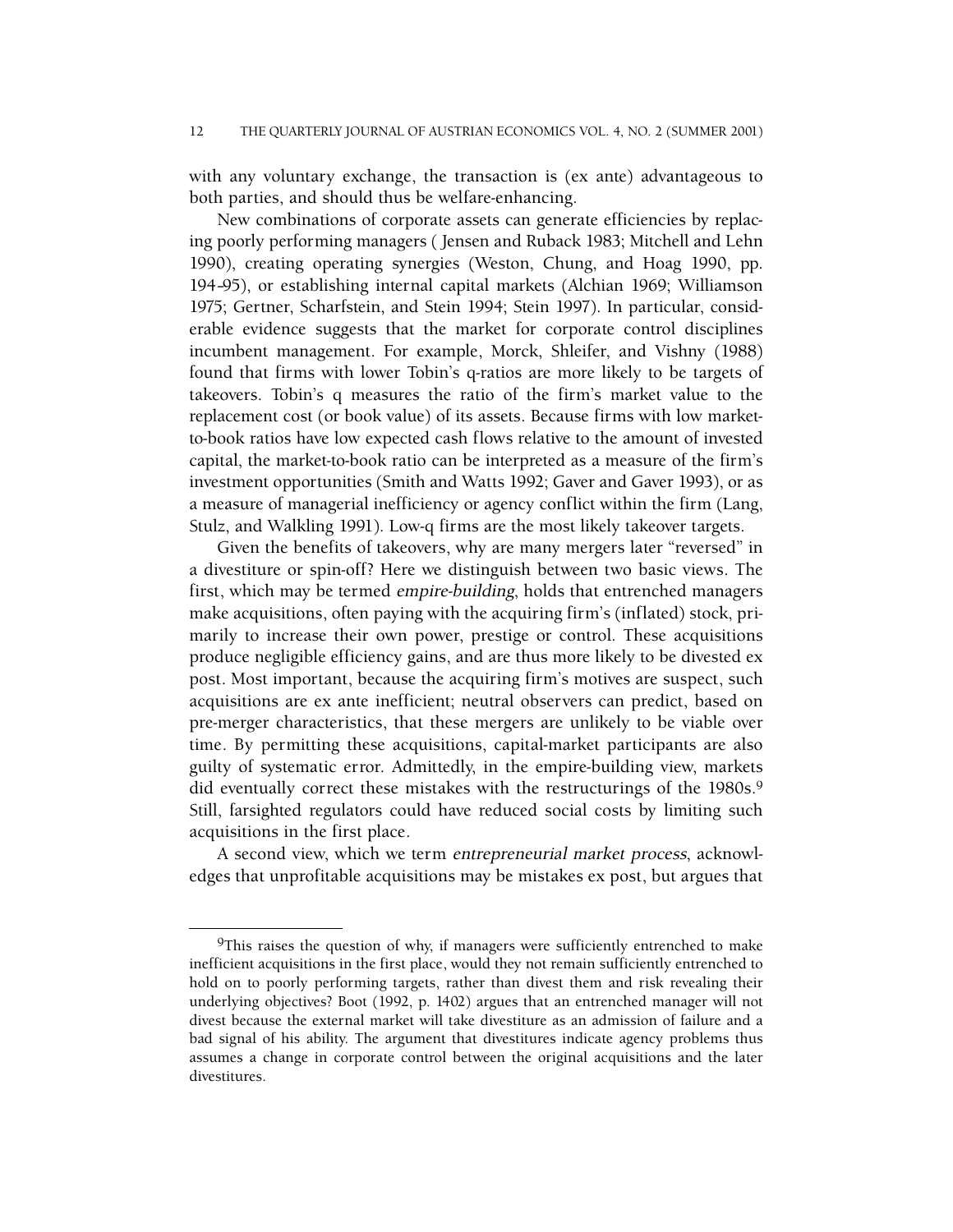poor long-term performance does not indicate ex ante inefficiency. In the market-process perspective, a divestiture of previously acquired assets may mean simply that profit-seeking entrepreneurs have updated their forecasts of future conditions or otherwise learned from experience. As Mises (1966, p. 252) puts it, "the outcome of action is always uncertain. Action is always speculation." Consequently,

the real entrepreneur is a speculator, a man eager to utilize his opinion about the future structure of the market for business operations promising profits. This specific anticipative understanding of the conditions of the uncertain future defies any rules and systematization. (p. 585, emphasis added)10

As discussed above, this notion of entrepreneurial decision-making under uncertainty squares with recent theories of acquisitions as a form of experimentation (Mosakowski 1997; Boot, Milbourn, and Thakor 1999; Matsusaka 2001). In these models, profit-seeking entrepreneurs can learn their own capabilities only by trying various combinations of activities, which could include diversifying into new industries. Firms may thus make diversifying acquisitions even if they know these acquisitions are likely to be reversed in a divestiture. This process generates information that is useful for revising entrepreneurial plans, and thus an acquisition strategy may be successful even if individual acquisitions are not. In these cases, the long-term viability of an acquisition may be systematically related to publicly observable, premerger characteristics associated with experimentation, but not characteristics associated with managerial discretion.

To explain the particular pattern of mergers and acquisitions observed, over the last several decades, market-process explanations must appeal to changes in the legal, political, competitive, or regulatory environments that affect the ability of entrepreneurs to anticipate future conditions. Why, for instance, was it particularly difficult for entrepreneurs to forecast the success of acquisitions in the 1960s and 1970s? Why did entrepreneurs feel a greater need to experiment with various combinations of businesses during those years?

One possibility is that complex organizations with active internal capital markets were necessary in the 1960s, but became less important after capital markets were deregulated in the 1970s. The investment community in the 1960s has been described as a small, close-knit group where competition was minimal and peer influence strong (Bernstein 1992). As Bhide (1990, p. 76)

<sup>10</sup>Mises (1949, pp. 110–15) replaces Knight's (1921) distinction between risk and uncertainty with that between "class probability," in which members of a class of events share certain characteristics, and "case probability" in which each event is a unique case.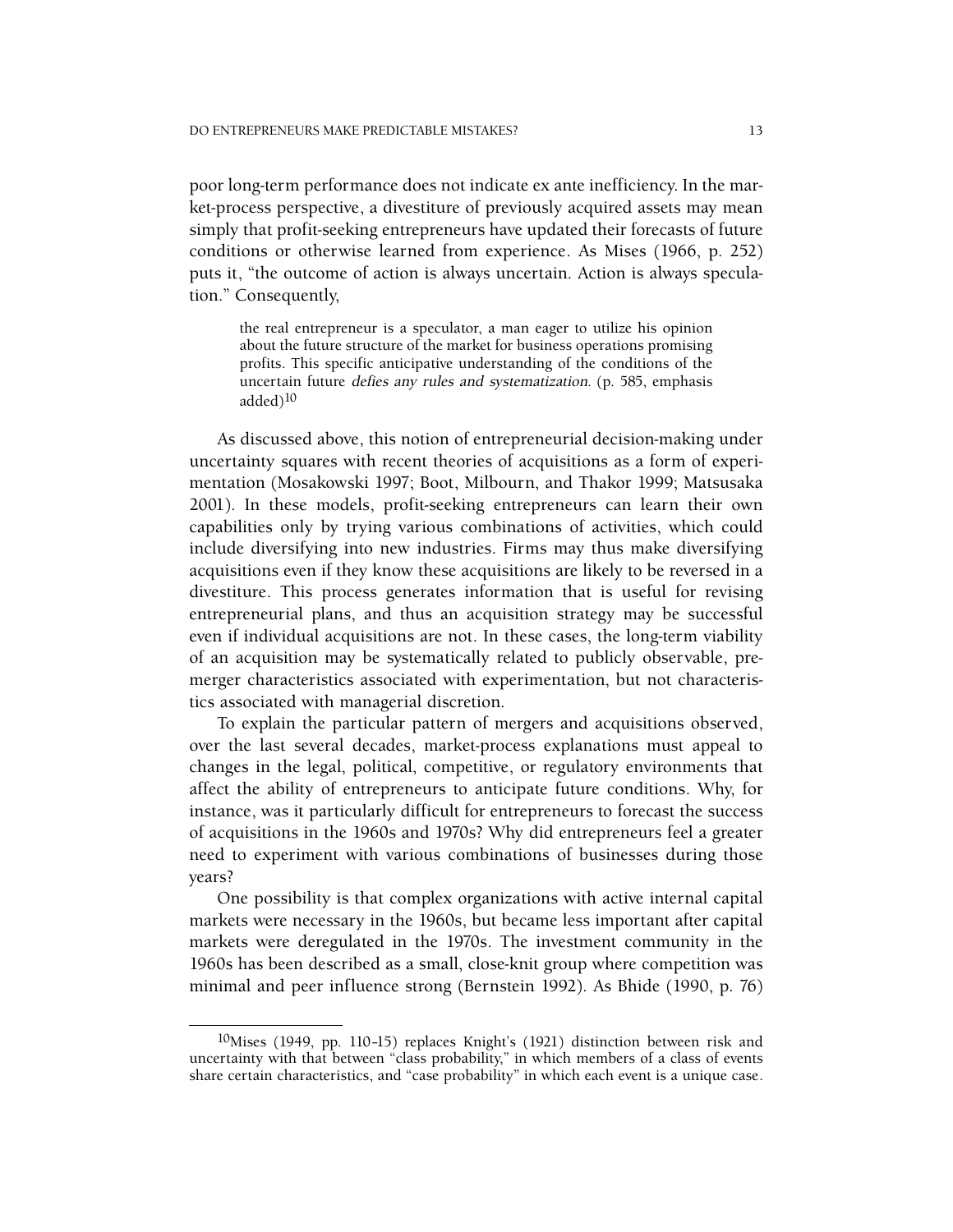puts it, "internal capital markets . . . may well have possessed a significant edge because the external markets were not highly developed. In those days, one's success on Wall Street reportedly depended far more on personal connections than analytical prowess." During that period, the financial markets were relatively poor sources of capital. In 1975, the SEC deregulated brokerage houses and removed its rule on fixed-price commissions. The effect of deregulation, not surprisingly, was to increase competition among providers of investment services. "This competitive process has resulted in a significant increase in the ability of our external capital markets to monitor corporate performance and allocate resources" (p. 77). As the cost of external finance has fallen, firms have tended to rely less on internal finance, and thus the value added from internal-capital-market allocation has fallen. Consequently, firms have adopted simpler, more "focused" structures that rely more heavily on external capital markets and outsourcing, possibly explaining some of the divestitures observed in the last two decades.

# ARE DIVESTITURES PREDICTABLE? EVIDENCE FROM A DURATION STUDY

This section summarizes our own research (Klein and Klein 2001) on the causes of divestiture. If acquisitions are most often symptoms of managerial empire-building, as suggested by Ravenscraft and Scherer (1987), Porter (1987), and other critics, then pre-merger characteristics associated with high levels of managerial discretion should be systematically related to the long-term failure and reversal of these acquisitions. In the market-process view, by contrast, long-term performance should be correlated only with premerger characteristics associated with experimentation, rapidly changing environments, or knowledge-intensive industries. Our empirical research finds little support for the empire-building hypothesis, and much stronger support for the market-process view. Specifically, we find that most characteristics typically associated with empire-building are poor predictors of merger duration. The evidence also suggests that divestiture is more likely when the original acquisition is driven by industry-specific competitive or regulatory shocks.

We studied 222 pairs of firms that merged during the 1977–1983 period. Of the 222 acquisitions, 64, or almost 30 percent, had been divested by July 1995. We used a duration or "hazard" model to study the effects of pre-merger characteristics on the time to divestiture. Duration models help explain how exogenous factors, unobserved factors, and time itself affect the average duration until some discrete event (in our case, divestiture) occurs. Duration analysis allows us to see, historically, how characteristics of the acquiring and acquired firms affect the likelihood that the acquired firm will later be divested.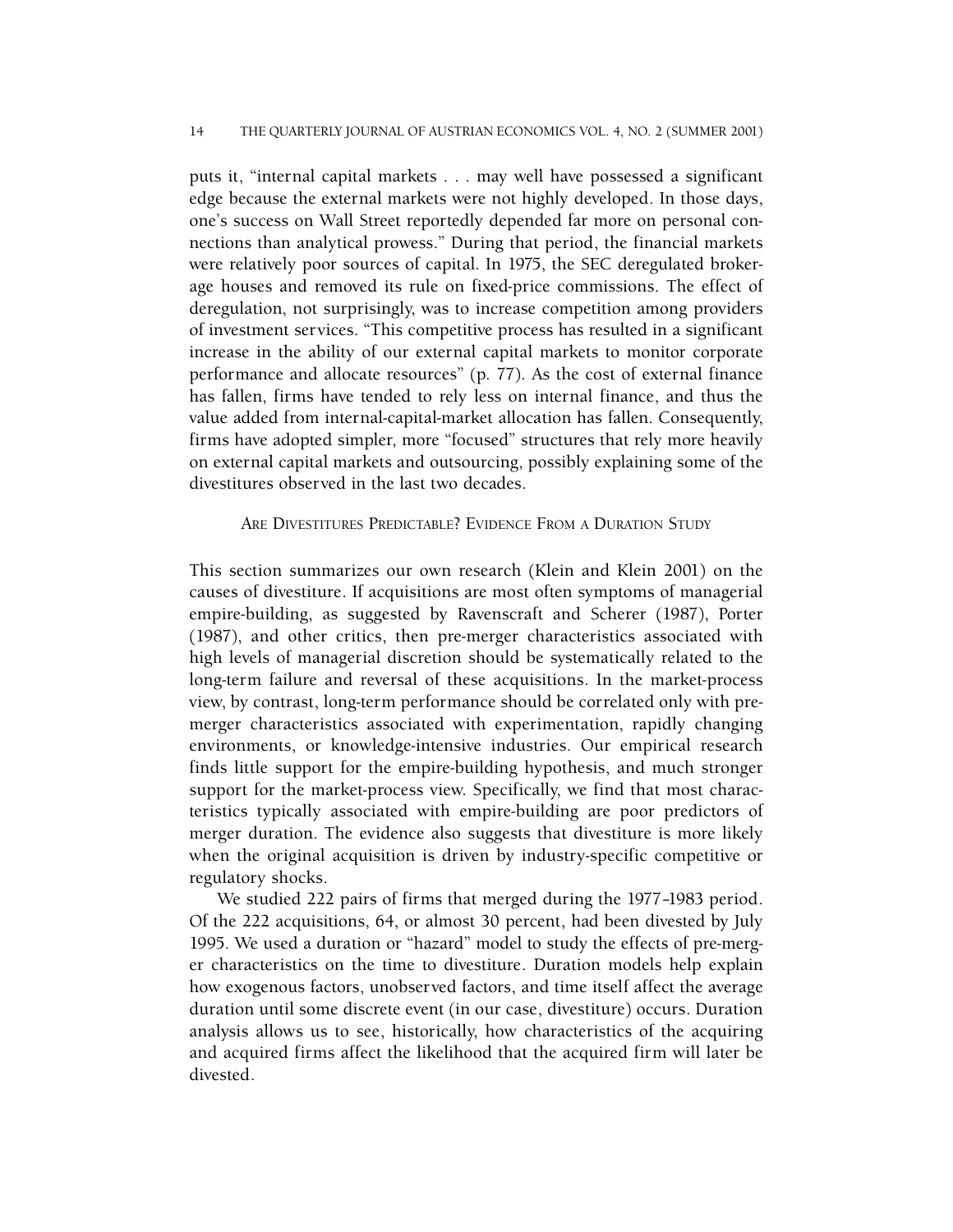To study the effects of pre-merger characteristics on average merger duration, we estimated a hazard regression of duration (measured as the natural logarithm of the number of days) on a constant and on a series of potentially exogenous factors. For assessing the empire-building hypothesis, we included three characteristics associated with high levels of managerial discretion: relatedness of target and acquirer, differences in price-earnings ratios, and the medium of payment. Relatedness addresses the common view that managers deliberately pursue unrelated targets to expand their control or make themselves more valuable to the firm. Following Kaplan and Weisbach (1992), we examined this claim by constructing a dummy variable equal to one if the acquiring and target firm share at least one two-digit SIC code and zero otherwise.

Differences in price-earnings ratios are commonly seen as another indicator of merger motives. Merger critics have often suggested that acquiring firms grow and prosper by "bootstrapping." This refers to the practice whereby bidding firms seek targets with low P/E ratios to boost their reported earnings per share. It is trivially mathematically true that when a firm with a high  $P/E$  multiple acquires a firm with a low  $P/E$  multiple and pays with its own stock, the acquirer's earnings per share will rise, simply because the combined earnings of the two firms will then be divided by a smaller number of total shares outstanding. Hence, it is argued, acquiring firms can expand rapidly, with market approval, as managers exploit this accounting opportunity.<sup>11</sup>

Of course, this argument assumes market participants could be systematically fooled by a simple algebraic trick. Admittedly, much more complicated financial and balance-sheet manipulations are often used in corporate-control transactions: bidders in the 1960s and 1970s sometimes financed acquisitions with convertible bonds, convertible preferred stocks, and other unique instruments. Although investors could (and eventually did) require that earnings be reported on a "fully diluted" basis, to take account of these manipulations, Malkiel (1990, p. 61) reports that "most investors in the middle 1960s ignored such niceties and were satisfied only to see steadily and rapidly rising earnings." However, there is no evidence that bootstrapping was either prevalent or successful (Barber, Palmer, and Wallace 1995; Matsusaka 1993).

<sup>11</sup>This is Malkiel's (1990) explanation for the conglomerate boom:

<sup>[</sup>T]he major impetus for the conglomerate wave of the 1960s was that the acquisition process itself could be made to produce growth in earnings per share. . . . By an easy bit of legerdemain, [conglomerate managers] could put together a group of companies with no basic potential at all and produce steadily rising per-share earnings. (p. 58)

For a more balanced discussion of the bootstrapping practice see Lynch (1971, pp. 55–56).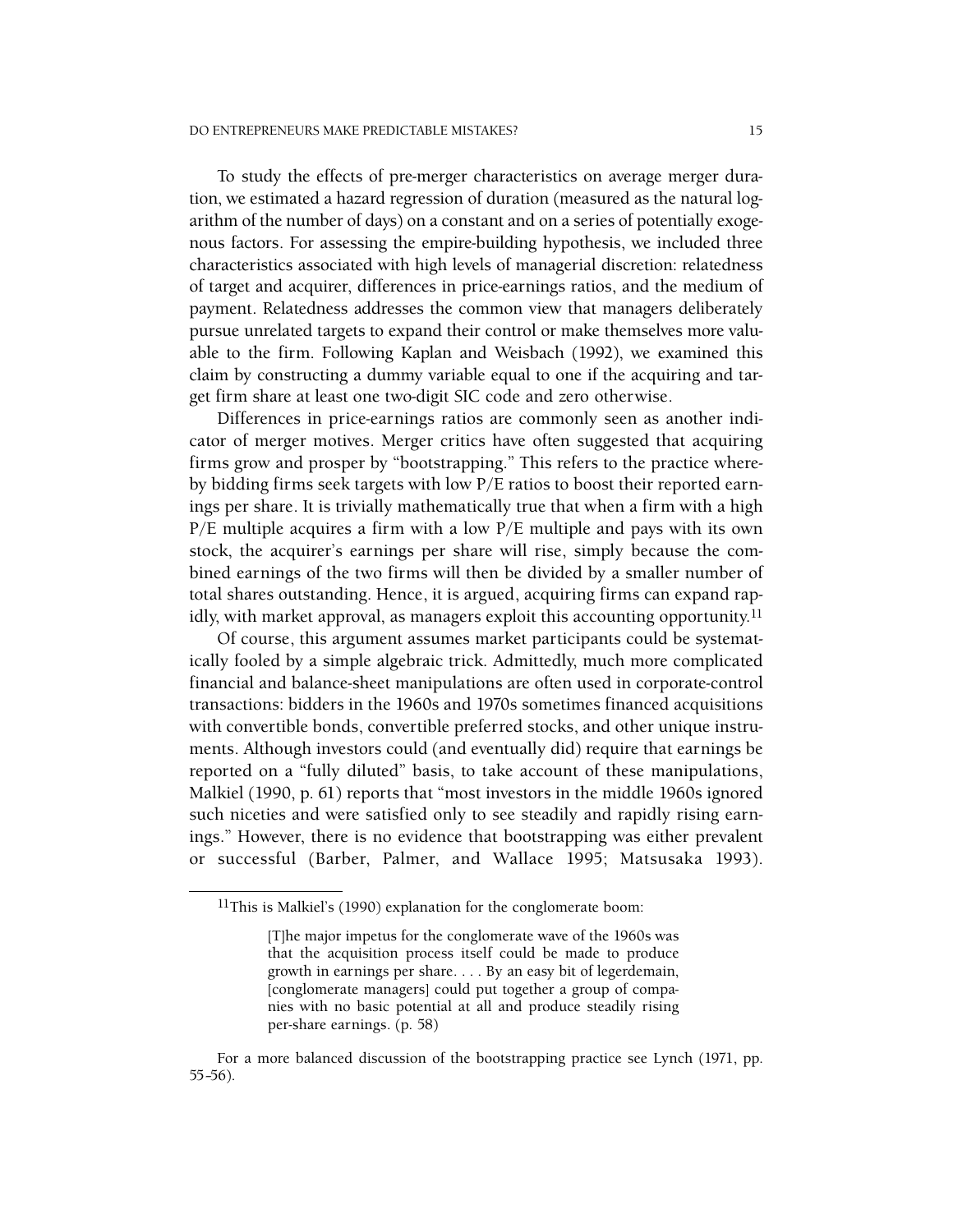Nonetheless, we included a measure of relative P/E ratios to see if acquirers that choose targets with lower P/E ratios are historically more likely to divest those same targets, implying that bootstrapping does tend to fool investors, as increases in reported earnings disguise inefficient acquisitions.

We also included a series of dummy variables to represent the medium of payment used in the merger. Several theories suggest that how an acquisition is financed can affect performance. First, the bootstrapping technique described above works only for mergers financed by stock swap. Second, Jensen (1986) holds that financing takeovers by issuing debt serves to discipline the acquiring firm's management by reducing post-merger discretion in the use of free cash flow. If true, we would expect entrenched managers to avoid making acquisitions using debt, opting for stock swaps instead.

In the market-process or experimentation view, by contrast, divestitures occur when the acquirer receives new information about the target after the merger has taken place. Plausibly, some relevant characteristics of potential target firms can be learned only by experience, forcing entrepreneurs to revise their plans accordingly. What kinds of targets are most likely to have unknown characteristics? Large firms engage in more activities than smaller firms, so potential acquirers have more to learn. On the other hand, smaller firms are less likely to have been written about in the business press, so one could plausibly argue that private information is a bigger problem for small targets.12 We include target size in our regressions to see if either aspect is relevant. Firms in rapidly changing, knowledge-intensive industries are also likely to have characteristics hidden from potential acquirers. To capture this effect, we created a dummy variable based on two-digit SIC codes. The dummy takes a value of one if the target is in any of the following industries: computers (systems, software, and services), medical products, communications, aerospace, and miscellaneous high-tech industries. We also included target R&D because R&D is difficult to value, especially to outsiders, and thus firms in R&Dintensive industries are likely to have hidden characteristics. Potential acquirers would know potential targets' R&D expenditures (which is reported), but this may not give the acquirers much information on the quality of the research or even the content of the R&D.

Finally, unrelated acquisitions, as discussed above, may be a form of experimentation, as firms try new combinations of activities to find those that best fit their existing capabilities. Although match-seeking acquisitions are more likely to be divested they can still be part of a value-maximizing acquisition strategy. Our relatedness variable, described above, can proxy for match-seeking behavior. However, the best way to identify match-seeking

<sup>&</sup>lt;sup>12</sup>However, in our sample, all targets are themselves publicly traded corporations, so lack of media exposure is unlikely to be a problem.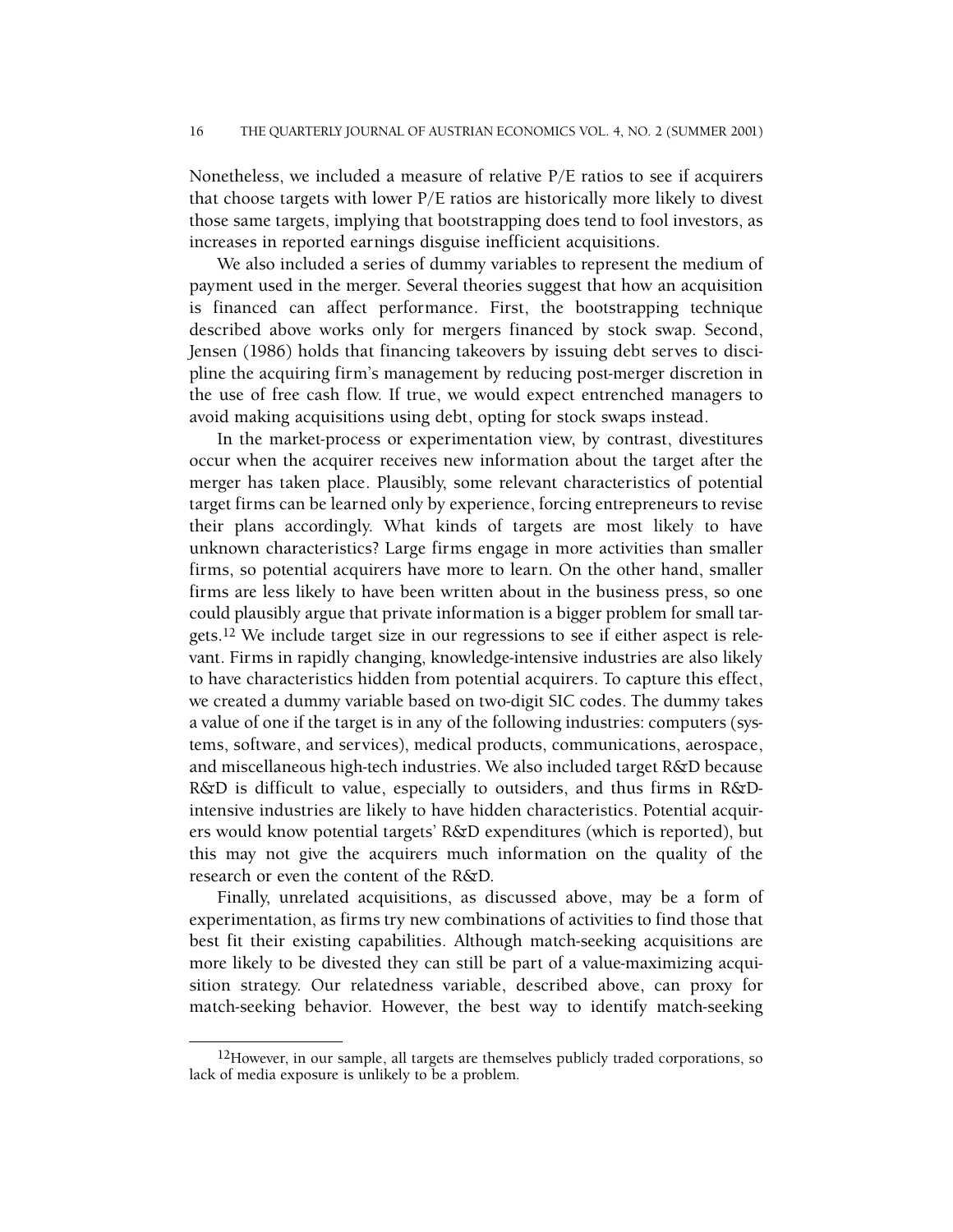firms is to look directly at historical patterns of acquisitions and divestitures. A firm with a history of repeated acquisitions and divestitures, especially acquisitions into unrelated industries, is likely to be a match-seeker, and thus any current acquisition is more likely to be divested. Unfortunately, our merger sample is too small to compile detailed acquisition and divestiture histories on individual acquirers. As a first approximation, we searched our sample for acquiring firms with at least one previous acquisition that was later divested within a few years of the acquisition. We created a dummy variable equal to one if the acquirer in a particular merger met these criteria, and zero otherwise.13

As noted above, periods of intense merger activity in particular industries may be responses to industry-specific competitive or regulatory shocks. Mitchell and Mulherin (1996), Andrade and Stafford (1999), and Andrade, Mitchell, and Stafford (2001) argue that mergers tend to occur in industry clusters, suggesting that industry-specific factors are important. Mitchell and Mulherin argue that corporate takeovers are often the most cost-effective way for industries to respond to these shocks. Moreover, they add, "because takeovers are driven in part by industry shocks, it is not surprising that many firms exhibit volatile performance following takeovers, with actual failures following some negative shocks" (Mitchell and Mulherin 1996, p. 195).

To capture the effects of industry-specific shocks such as regulatory and tax changes, we included measures of industry clustering, both for acquirers and for targets, in our regressions. We did find substantial clustering in our sample. For example, slightly more than half of the mergers during 1977–1983 period occurred in only five of the thirty-seven (two-digit) SIC industries in our sample, both for acquirers and targets, with three-quarters occurring in ten industries. We constructed clustering variables by counting the number of mergers in each two-digit SIC category in each year and creating variables for each merger corresponding to the number of mergers occurring (a) within one year of the merger under observation (including the year before the merger, the year of the merger, and the year after the merger, to span a three-year window), (b) within two years of the merger (a five-year window), and (c) within the entire sample (a seven-year window). If risky acquisitions or increased levels of experimentation tend to appear during periods of industry-specific shocks, then these clustering variables will have negative and significant effects on the length of time to divestiture.

Our results challenge the empire-building hypothesis and offer evidence more consistent with the market-process view. Of the variables associated with

<sup>&</sup>lt;sup>13</sup>Mosakowski (1997) suggests that younger firms face greater uncertainty, or a higher level of "causal ambiguity," about the best use of their resources, which implies that firm age could also be a proxy for match-seeking behavior.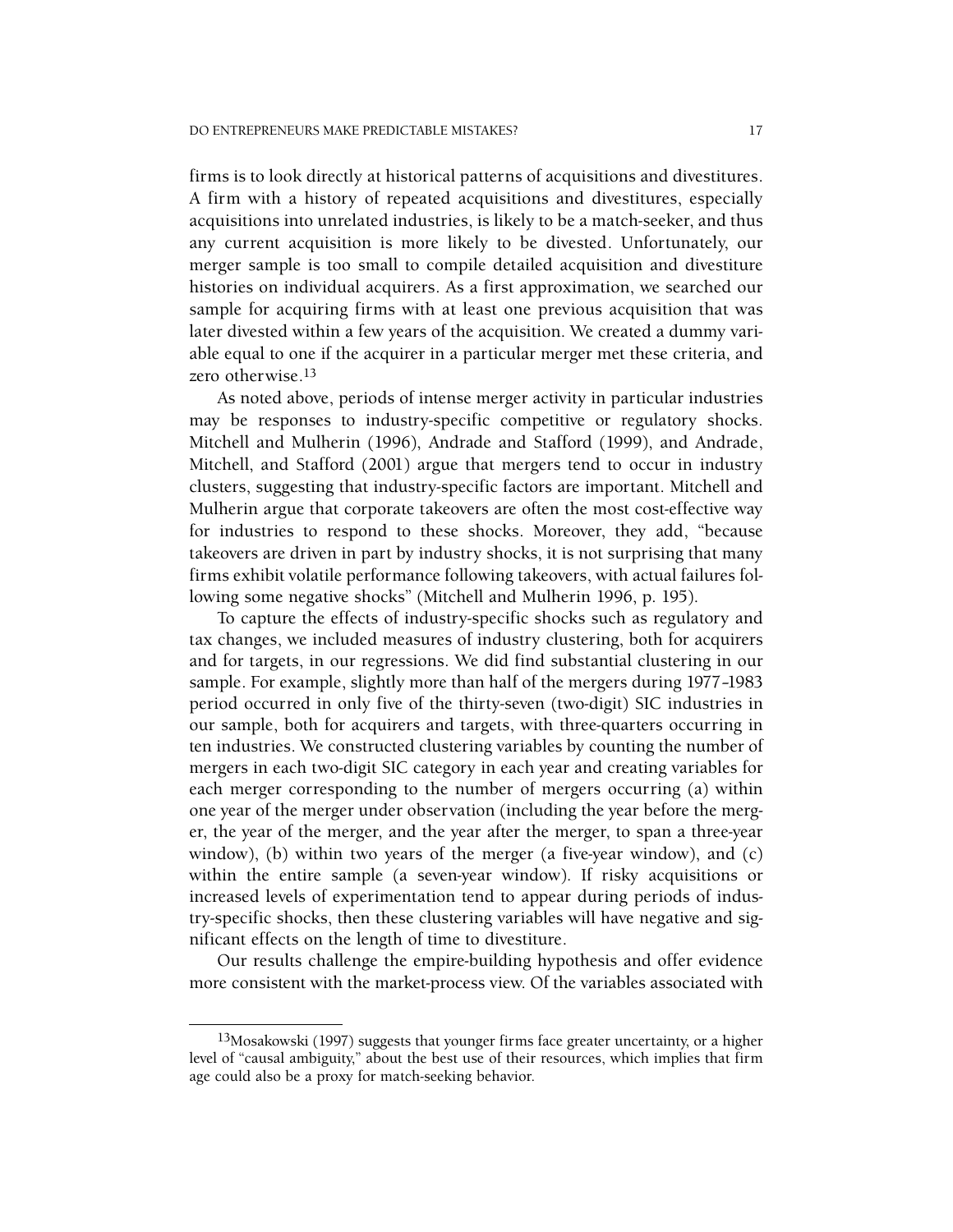agency problems, only relatedness has a statistically significant effect on merger duration. Neither P/E differences nor the medium of payment has a statistically significant coefficient in any of several specifications. The coefficient on relatedness is positive, meaning that related acquisitions are less likely, on average, to be divested (as in Kaplan and Weisbach 1992). However, the coefficient on relatedness is also consistent with the market-process explanation. Of the five variables associated with this view, the coefficient on relatedness is positive and significant, the coefficient on target R&D is negative and significant, and the coefficient on the match-seeking indicator is negative and significant, all as expected. The coefficients on target size and the indicator for high-technology industries have the expected signs (positive and negative, respectively) but are not statistically significant.

Overall, our findings suggest that the divestitures in our sample are not, on average, the predictable result of unwise acquisitions. Rather, divestitures follow experimentation and learning, healthy characteristics of a market economy. Moreover, industry clustering appears to have a regular effect on average merger duration. The coefficients on our acquirer-clustering variables are consistently negative and statistically significant. (The coefficients on the targetclustering variables, by contrast, are not statistically significant.) This suggests that volatile performance does follow shocks, as suggested by Mitchell and Mulherin (1996).

This finding is consistent with the view that firms make acquisitions when faced with increased uncertainty (see Spulber 1992, pp. 557–59). Regulatory interference could be a major cause of such uncertainty. As discussed above, government intervention makes economic calculation more difficult, and can ultimately render calculation impossible. When faced with increased regulatory interference, firms apparently respond by experimenting, making riskier acquisitions, and consequently making more mistakes, ex post.

### **CONCLUSIONS**

Do entrepreneurs make predictable mistakes? Theory and evidence suggest otherwise. Contrary to the conventional wisdom on mergers and sell-offs, divestitures of previously acquired assets do not necessarily indicate that the original acquisitions were mistakes. Indeed, empire-building motives do not seem to be systematically related to long-term merger performance. Instead, divestitures are more likely to be associated with experimentation, learning, and other socially beneficial activities.

Acquisitions are uncertain endeavors, and the entrepreneur–promoter along with the manager to whom he delegates authority—is a speculator. If the consequences of his actions were determinate, he would not be an entrepreneur, but rather, as some economic theories seem to treat him, "a soulless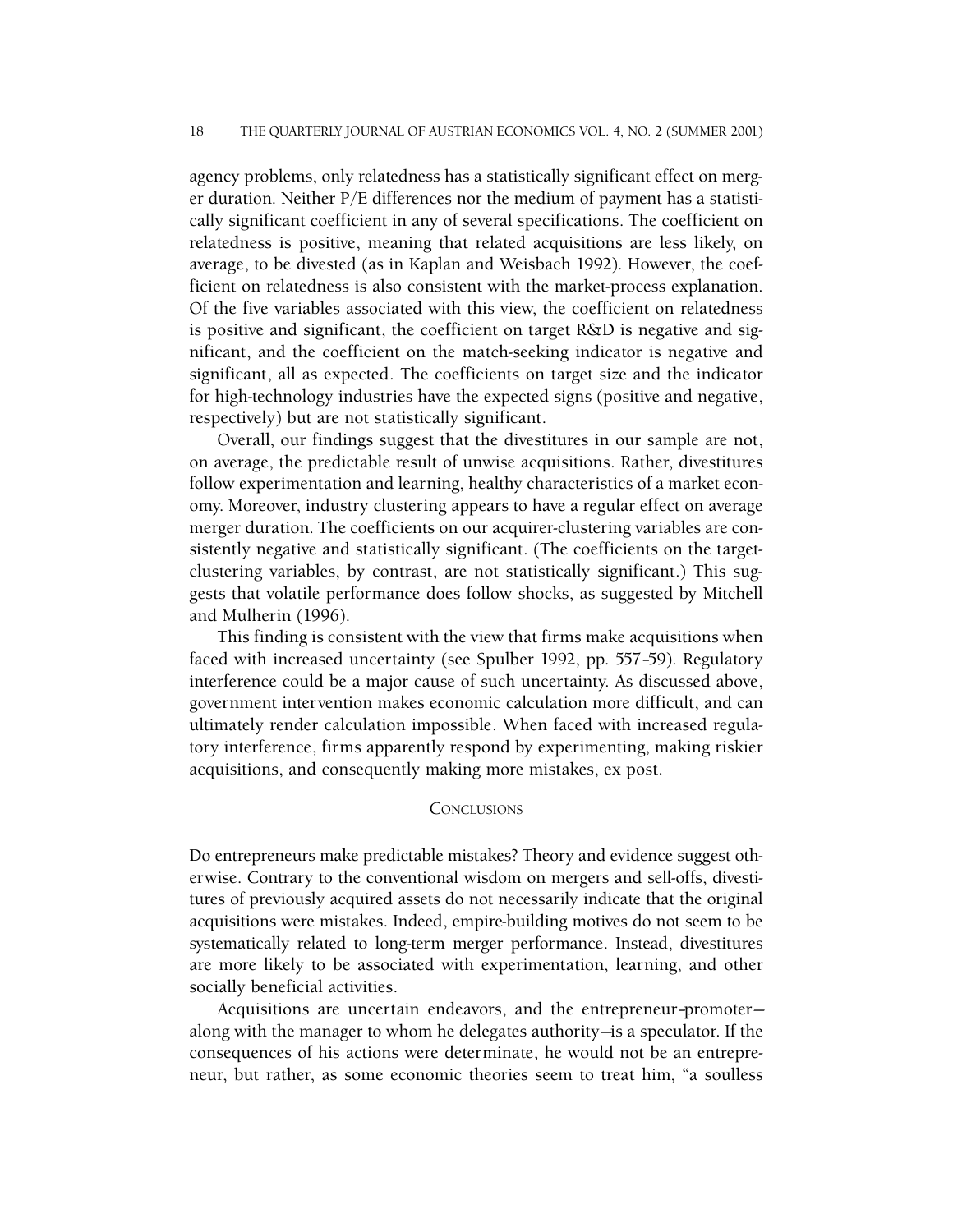automaton" (Mises 1966, p. 585). However, the future can never be known with certainty; long-term profit and loss cannot be predicted based on current information. As Mises explains:

What distinguishes the successful entrepreneur and promoter from other people is precisely the fact that he does not let himself be guided by what was and is, but arranges his affairs on the ground of his opinion about the future. He sees the past and the present as other people do; but he judges the future in a different way. (p. 585)

As discussed above, it is hardly surprising that these judgments are less than perfect. The relevant question for policy is whether there is a feasible alternative to market-based corporate governance. Our reading of the political-economy literature leaves us doubtful that such an alternative exists.

#### **REFERENCES**

- Alchian, Armen A. 1969. "Corporate Management and Property Rights." In Economic Policy and the Regulation of Corporate Securities. Henry Manne, ed. Washington, D.C.: American Enterprise Institute. Pp. 337–60.
- Andrade, Gregor, and Erik Stafford. 1999. "Investigating the Economic Role of Mergers." Working paper, Harvard Business School.
- Andrade, Gregor, Mark Mitchell, and Erik Stafford. 2001. "New Evidence and Perspectives on Mergers." Journal of Economic Perspectives 15 (Spring): 103–20.
- Barber, Brad M., Donald Palmer, and James Wallace. 1995. "Determinants of Conglomerate and Predatory Acquisitions: Evidence from the 1960s." Journal of Corporate Finance: Contracting, Governance and Organization 1 (April): 283–318.
- Berger, Allen N., Rebecca S. Demsetz, and Philip E. Strahan. 1999. "The Consolidation of the Financial Services Industry: Causes, Consequences, and Implications for the Future." Journal of Banking and Finance 23 (February): 135–94.
- Berger, Philip G., and Eli Ofek. 1995. "Diversification's Effect on Firm Value." Journal of Financial Economics 37 (January): 39–65.
- Bernstein, Peter L. 1992. Capital Ideas: The Improbable Origins of Modern Wall Street. New York: Free Press.
- Bhagat, Sanjai, Andrei Shleifer, and Robert W. Vishny. 1990. "Hostile Takeovers in the 1980s: The Return to Corporate Specialization." Brookings Papers on Economic Activity: Microeconomics. Pp. 1–72.
- Bhide, Amar. 1990. "Reversing Corporate Diversification." Journal of Applied Corporate Finance 3 (Summer): 70–81.
- Boot, Arnoud W.A. 1992. "Why Hang on to Losers? Divestitures and Takeovers." Journal of Finance 48(4): 1401–23.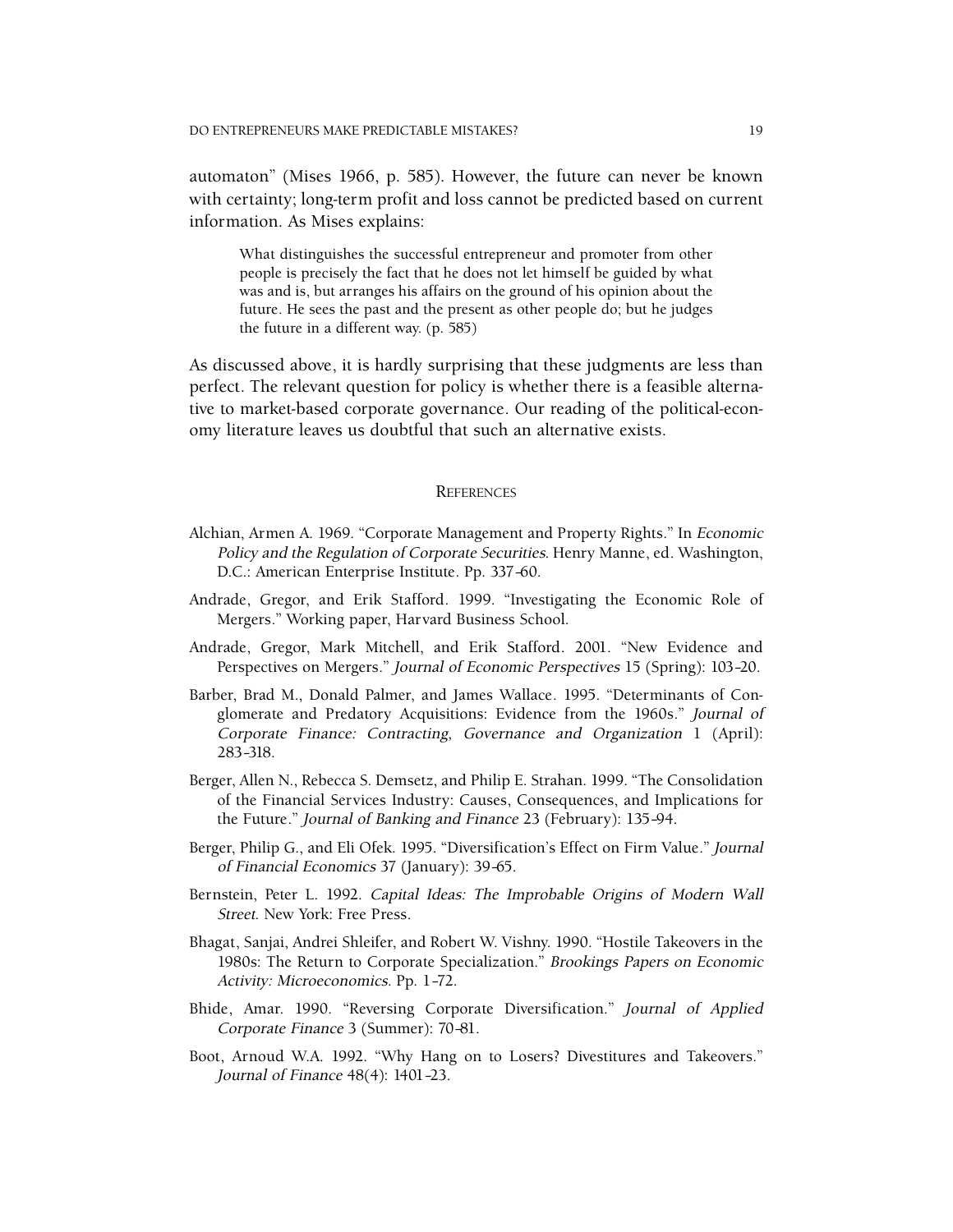- Boot, Arnoud W. A., Todd T. Milbourn, and Anjan V. Thakor. 1999. "Megamergers and Expanded Scope: Theories of Bank Size and Activity Diversity." Journal of Banking and Finance 23: 195–214.
- Comment, Robert, and Gregg A. Jarrell. 1995. "Corporate Focus and Stock Returns." Journal of Financial Economics 37 (January): 67–87.
- Fama, Eugene F. 1980. "Agency Problems and the Theory of the Firm." Journal of Political Economy 88:288–307.
- Garrison, Roger W. 2001. Time and Money: The Macroeconomics of Capital Structure. London: Routledge.
- Gaver, Jennifer J., and Kenneth M. Gaver. 1993. "Additional Evidence on the Association Between the Investment Opportunity Set and Corporate Financing, Dividend, and Compensation Policies." Journal of Accounting and Economics 16: 125–60.
- Gertner, Robert H, David S. Scharfstein, and Jeremy C. Stein. 1994. "Internal Versus External Capital Markets." Quarterly Journal of Economics 109:1211–30.
- Hayek, F. A. [1931] 1935. Prices and Production. 2nd Rev. Ed. London: Routledge and Kegan Paul.
- . 1945. "The Use of Knowledge in Society." In Individualism and Economic Order. London: Routledge and Kegan Paul. Pp. 77–91.
- . [1968] 1978. "Competition as a Discovery Procedure." In New Studies in Philosophy, Politics and Economics. Chicago: University of Chicago Press. Pp. 179–90.
- High, Jack. 1982. "Alertness and Judgment: Comment on Kirzner." In Method, Process, and Austrian Economics: Essays in Honor of Ludwig von Mises. Israel M. Kirzner, ed. Lexington, Mass.: D.C. Heath. Pp. 161–68.
- Hite, Gailen L., James E. Owens, and Ronald C. Rogers. 1987. "The Market for Interfirm Asset Sales: Partial Sell-offs and Total Liquidations." Journal of Financial Economics 18:229–52.
- Hubbard, R. Glenn, and Darius A. Palia. 1999. "A Reexamination of the Conglomerate Merger Wave in the 1960s: An Internal Capital Markets View." Journal of Finance 54:1131–52.
- Hülsmann, Jörg Guido. 1997. "Knowledge, Judgment, and the Use of Property." Review of Austrian Economics 10(1): 23–48.
- Jensen, Michael C. 1986. "Agency Costs of Free Cash Flow, Corporate Finance and Takeovers." American Economic Review 76:323–29.
- . 1989. "Eclipse of the Public Corporation." Harvard Business Review (September–October).
- . 1991. "Corporate Control and the Politics of Finance." Journal of Applied Corporate Finance 6:13–33.
- . 1993. "The Modern Industrial Revolution, Exit, and the Failure of Internal Control Systems." Journal of Finance 48 (July): 831–80.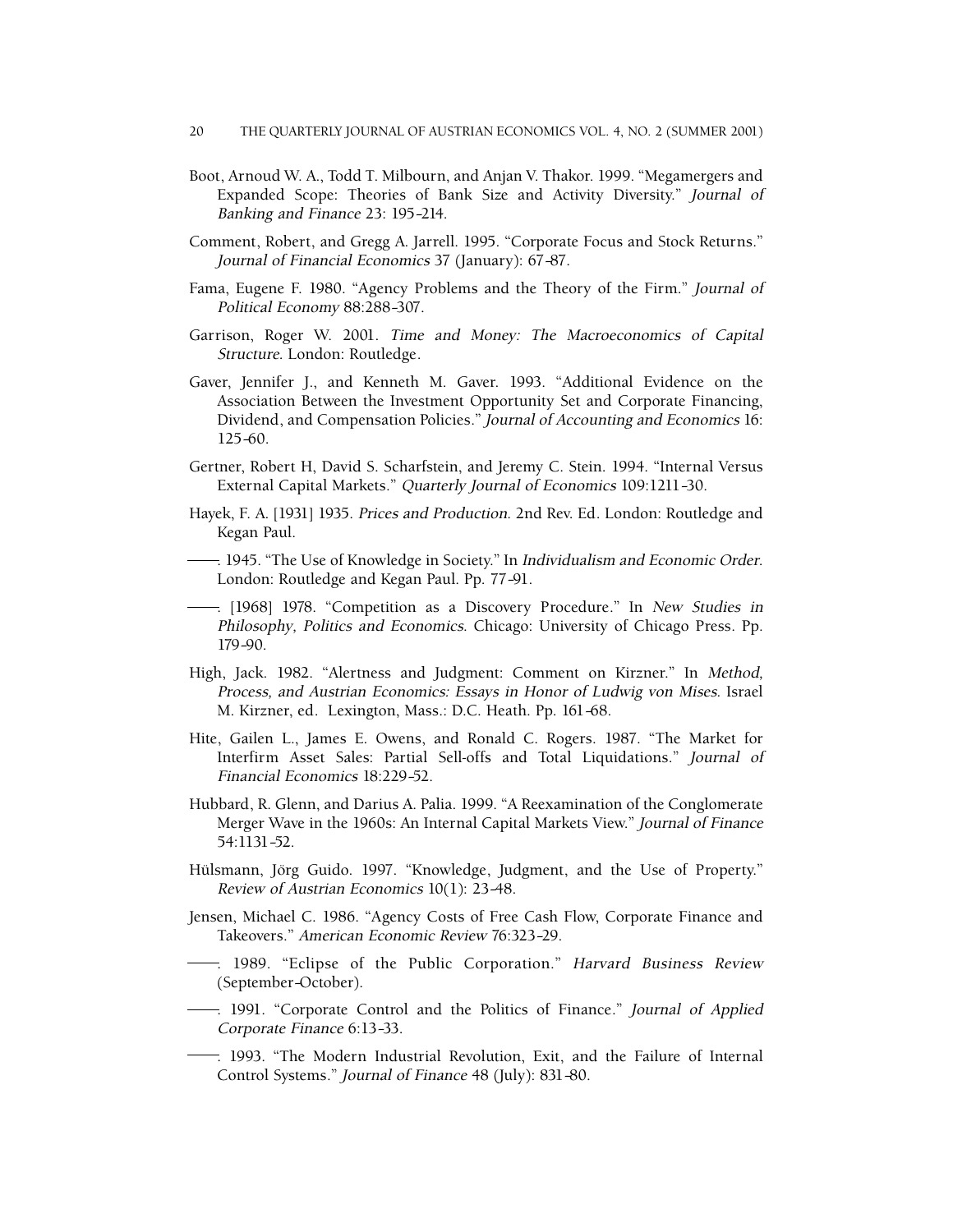- Jensen, Michael C., and Richard S. Ruback. 1983. "The Market for Corporate Control: The Scientific Evidence." Journal of Financial Economics 11 (April): 5–50.
- John, Kose, and Eli Ofek. 1995. "Asset Sales and Increase in Focus." Journal of Financial Economics 37:105–26.
- Kaplan, Steven N., and Michael S. Weisbach. 1992. "The Success of Acquisitions: Evidence from Divestitures." Journal of Finance 47 (March): 107–38.
- Klein, Peter G. 1996. "Economic Calculation and the Limits of Organization." Review of Austrian Economics 9(2): 51–77.
- . 1999. "Entrepreneurship and Corporate Governance." Quarterly Journal of Austrian Economics 2(2): 19–42.
- . 2001. "Were the Acquisitive Conglomerates Inefficient?" Working paper, Department of Economics, University of Georgia.
- Klein, Peter G., and Sandra K. Klein. 2001. "Are Divestitures Predictable? A Duration Analysis." Working paper, Department of Economics, University of Georgia.
- Knight, Frank H. 1921. Risk, Uncertainty, and Profit. New York: Hart, Schaffner and Marx.
- Lang, Larry H. P., Annette B. Poulsen, and René M. Stulz. 1994. "Firm Performance, Asset Sales, and the Costs of Managerial Discretion." Journal of Financial Economics 37:3–37.
- Lang, Larry H. P., and René M. Stulz. 1994. "Tobin's Q, Corporate Diversification, and Firm Performance." Journal of Political Economy 102 (December): 1248–80.
- Lang, Larry H. P., René M. Stulz, and Ralph Walkling. 1991. "A Test of the Free Cash Flow Hypothesis: The Case of Bidder Returns." Journal of Financial Economics 28:315–35.
- Langlois, Richard N. 1992. "Transaction Cost Economics in Real Time." Industrial and Corporate Change 1:99–127.
- . 1994. "The Boundaries of the Firm." In The Elgar Companion to Austrian Economics. Peter J. Boettke, ed. Cheltenham, U.K.: Edward Elgar.
- Lynch, Harry H. 1971. Financial Performance of Conglomerates. Boston: Harvard University Press.
- Malkiel, Burton G. 1990. A Random Walk Down Wall Street. New York: W.W. Norton.
- Manne, Henry G. 1965. "Mergers and the Market for Corporate Control." Journal of Political Economy 73 (April): 110–20.
- Matsusaka, John G. 1993. "Takeover Motives during the Conglomerate Merger Wave." Rand Journal of Economics 24 (Autumn): 357–79.
	- . 2001. "Corporate Diversification, Value Maximization, and Organizational Capabilities." Journal of Business 74(3): 409–31,
- Minkler, Alanson P. 1993. "The Problem with Dispersed Knowledge: Firms in Theory and Practice." Kyklos 46(4): 569–87.
- Mises, Ludwig von. [1912] 1934. The Theory of Money and Credit. London: Jonathan Cape.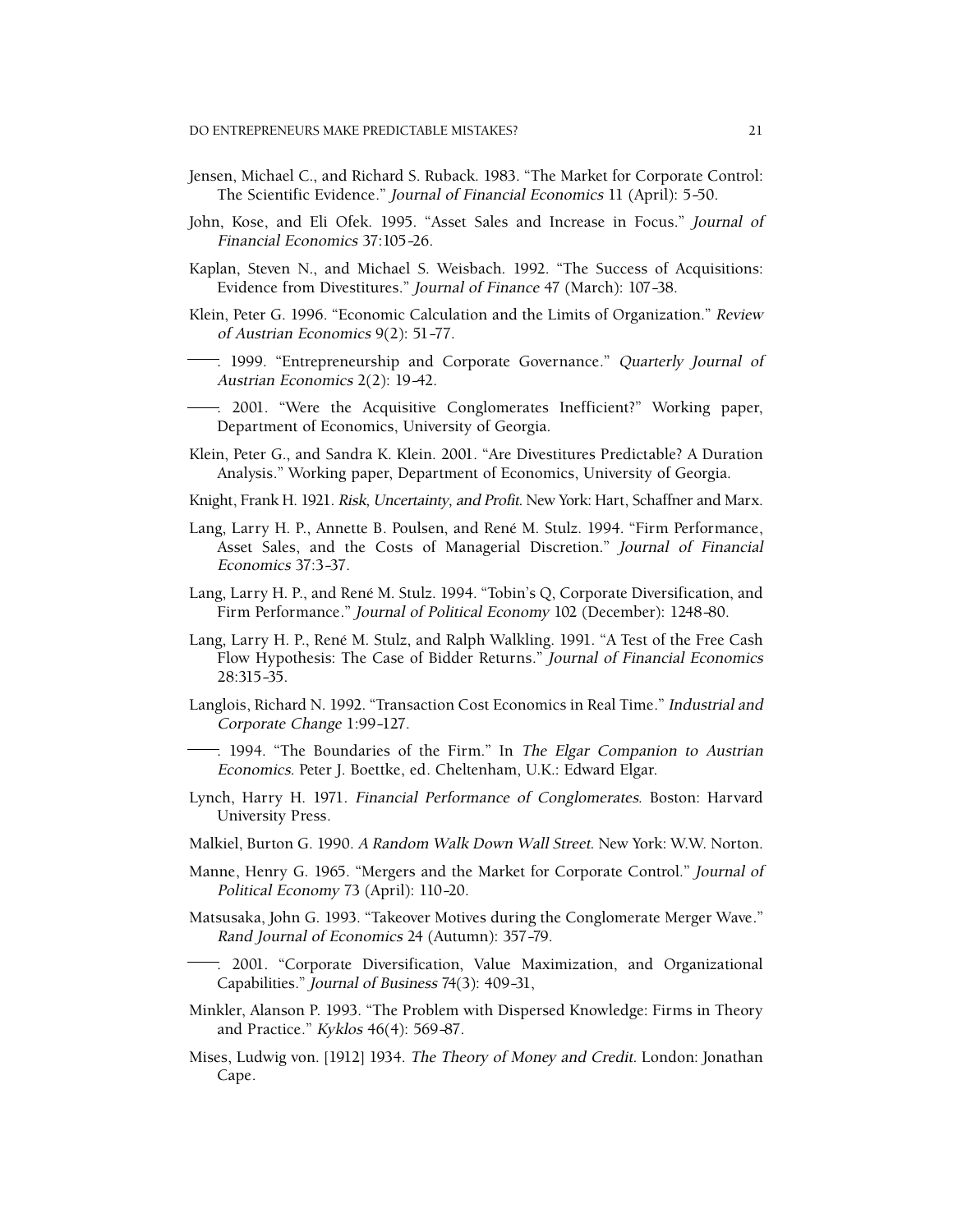- . [1920] 1990. Economic Calculation in the Socialist Commonwealth. Trans. S. Adler. Auburn, Ala.: Ludwig von Mises Institute.
- . [1949] 1966. Human Action: A Treatise on Economics. 3rd Rev. Ed. Chicago: Henry Regnery.
- . [1951] 1980. "Profit and Loss." In Planning for Freedom. 4th Ed. Spring Mills, Pa.: Libertarian Press. Pp. 108–50.
- Mitchell, Mark L., and Kenneth Lehn. 1990. "Do Bad Bidders Become Good Targets?" Journal of Political Economy 98(2): 372–98.
- Mitchell, Mark, and J. Harold Mulherin. 1996. "The Impact of Industry Shocks on Takeover and Restructuring Activity." Journal of Financial Economics 41 (June): 193–229.
- Montgomery, Cynthia A., and Birger Wernerfelt. 1988. "Diversification, Ricardian Rents, and Tobin's q." Rand Journal of Economics 19(4): 623–32.
- Morck, Randall, Andrei Shleifer, and Robert W. Vishny. 1988. "Management Ownership and Market Valuation: An Empirical Analysis." Journal of Financial Economics 20 (January–March): 293–315.
- Mosakowski, Elaine. 1997. "Strategy Making Under Causal Ambiguity: Conceptual Issues and Empirical Evidence." Organization Science 8(4): 414–42.
- Nelson, Richard R., and Sidney G. Winter. 1982. An Evolutionary Theory of Economic Change. Cambridge, Mass.: Harvard University Press.
- Penrose, Edith. 1959. The Theory of the Growth of the Firm. New York: John Wiley and Sons.
- Porter, Michael E. 1987. "From Competitive Advantage to Corporate Strategy." Harvard Business Review (May–June): 43–59.
- Ravenscraft, David, and F.M. Scherer. 1987. Mergers, Sell-offs, and Economic Efficiency. Washington, D.C.: Brookings Institution.
- <sup>---</sup>. 1991. "Divisional Sell-offs: A Hazard Function Analysis." Managerial and Decision Economics 12:429–38.
- Roll, Richard. 1988. "Empirical Evidence on Takeover Activity and Shareholder Wealth." In Knights, Raiders, and Targets: the Impact of the Hostile Takeover. John C. Coffee, Jr., Louis Lowenstein, and Susan Rose-Ackerman, eds. New York: Oxford University Press. Pp. 241–52.
- Rothbard, Murray N. [1962] 1993. Man, Economy, and State: A Treatise on Economic Principles. Auburn, Ala.: Ludwig von Mises Institute.
- Rumelt, Richard P. 1974. Strategy, Structure and Economic Performance. Boston: Graduate School of Business Administration, Harvard University.
- Rumelt, Richard P. 1982. "Diversification Strategy and Profitability." Strategic Management Journal 3 (October): 359–69.
- Salerno, Joseph T. 1993. "Mises and Hayek Dehomogenized." Review of Austrian Economics 6(2): 113–46.